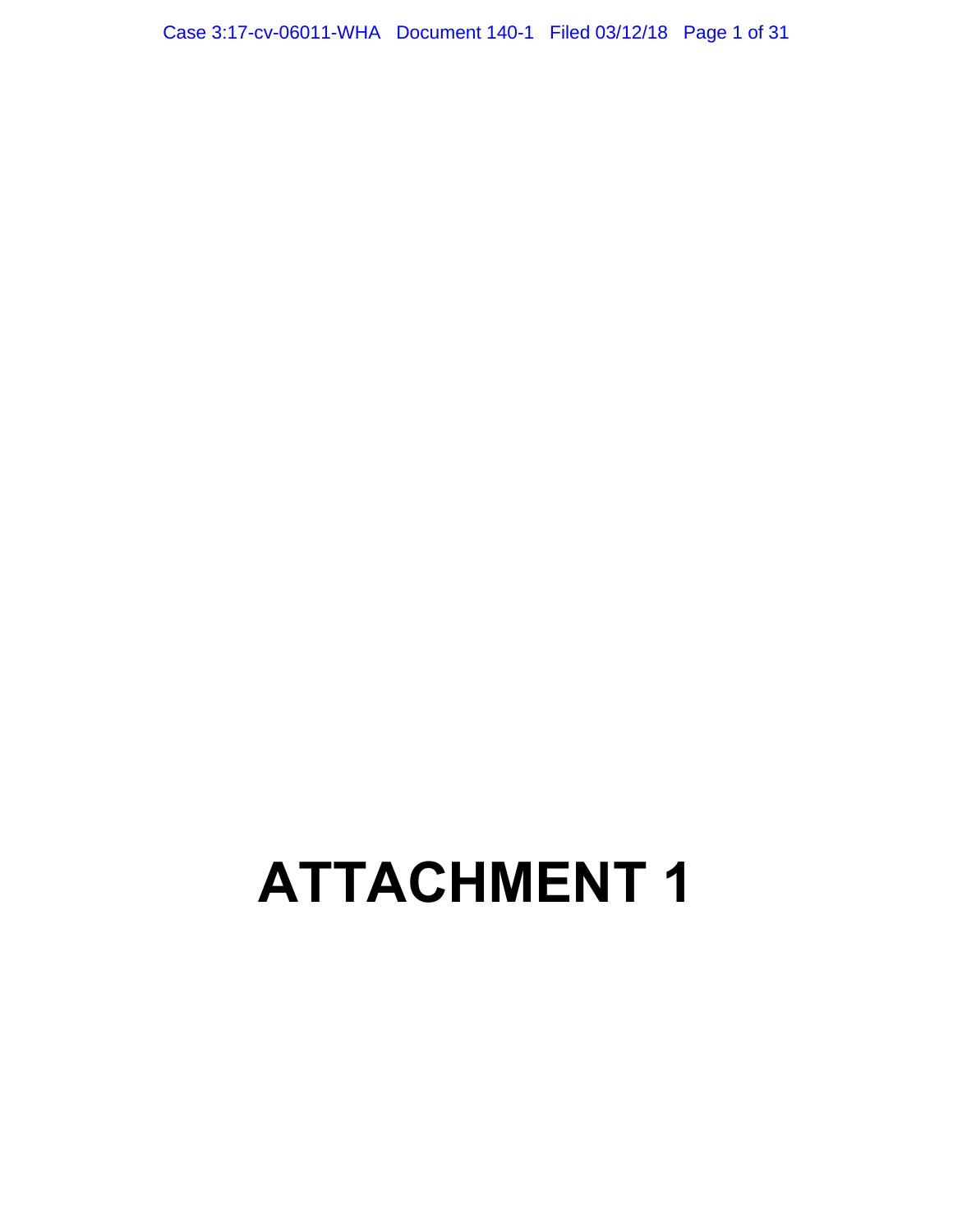Case 3:17-cv-06011-WHA Document 140-1 Filed 03/12/18 Page 2 of 31

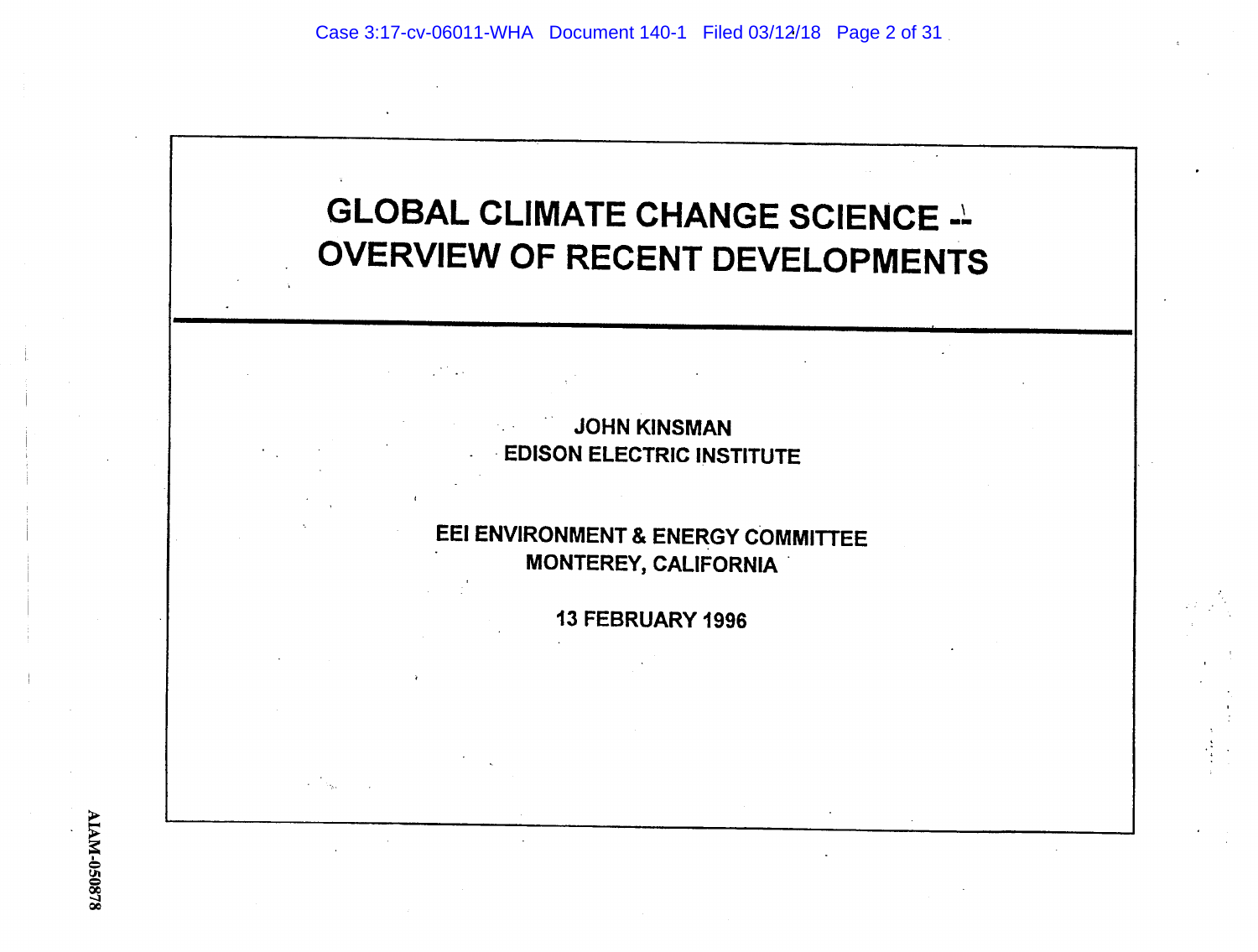

AIAM-050879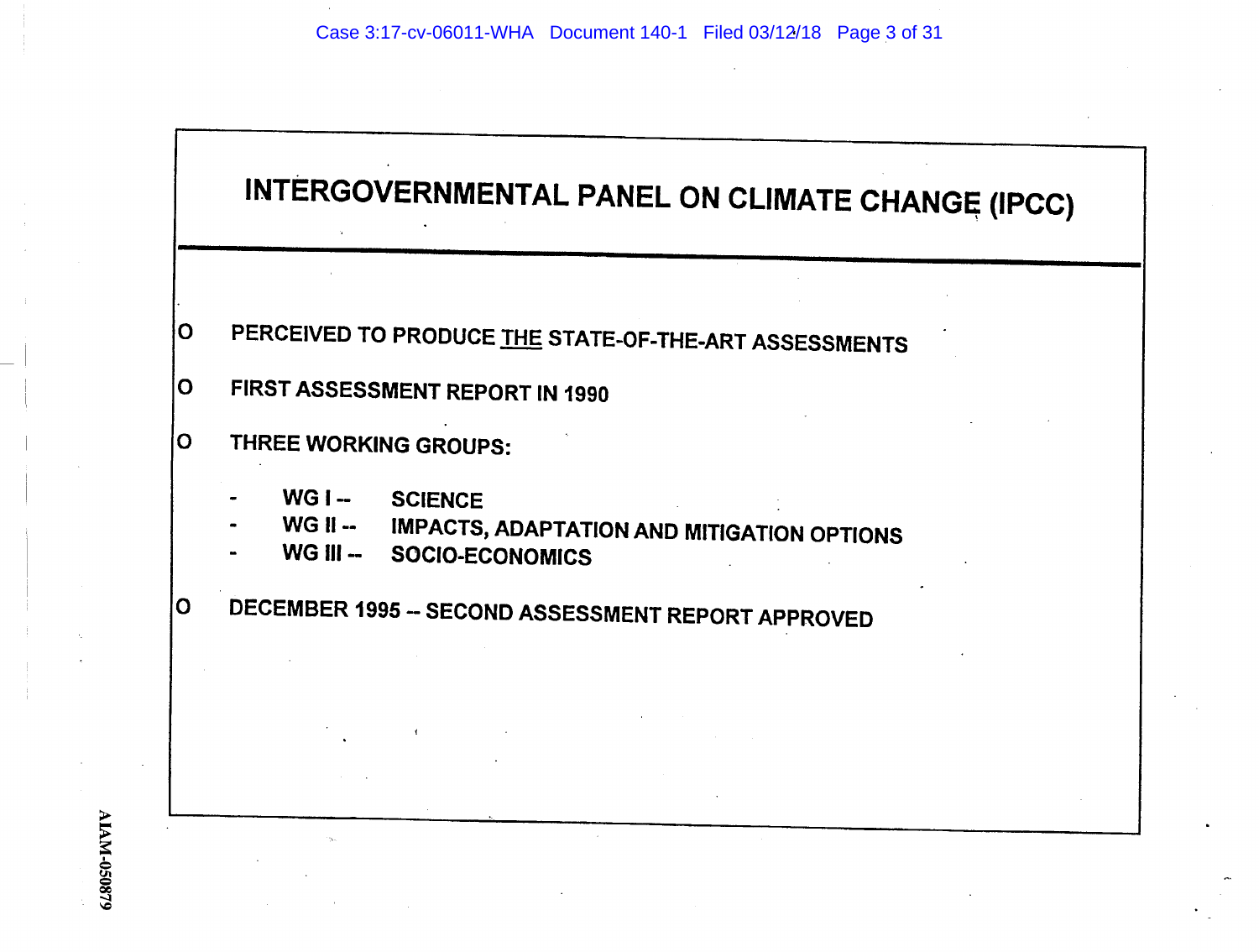Case 3:17-cv-06011-WHA Document 140-1 Filed 03/12/18 Page 4 of 31

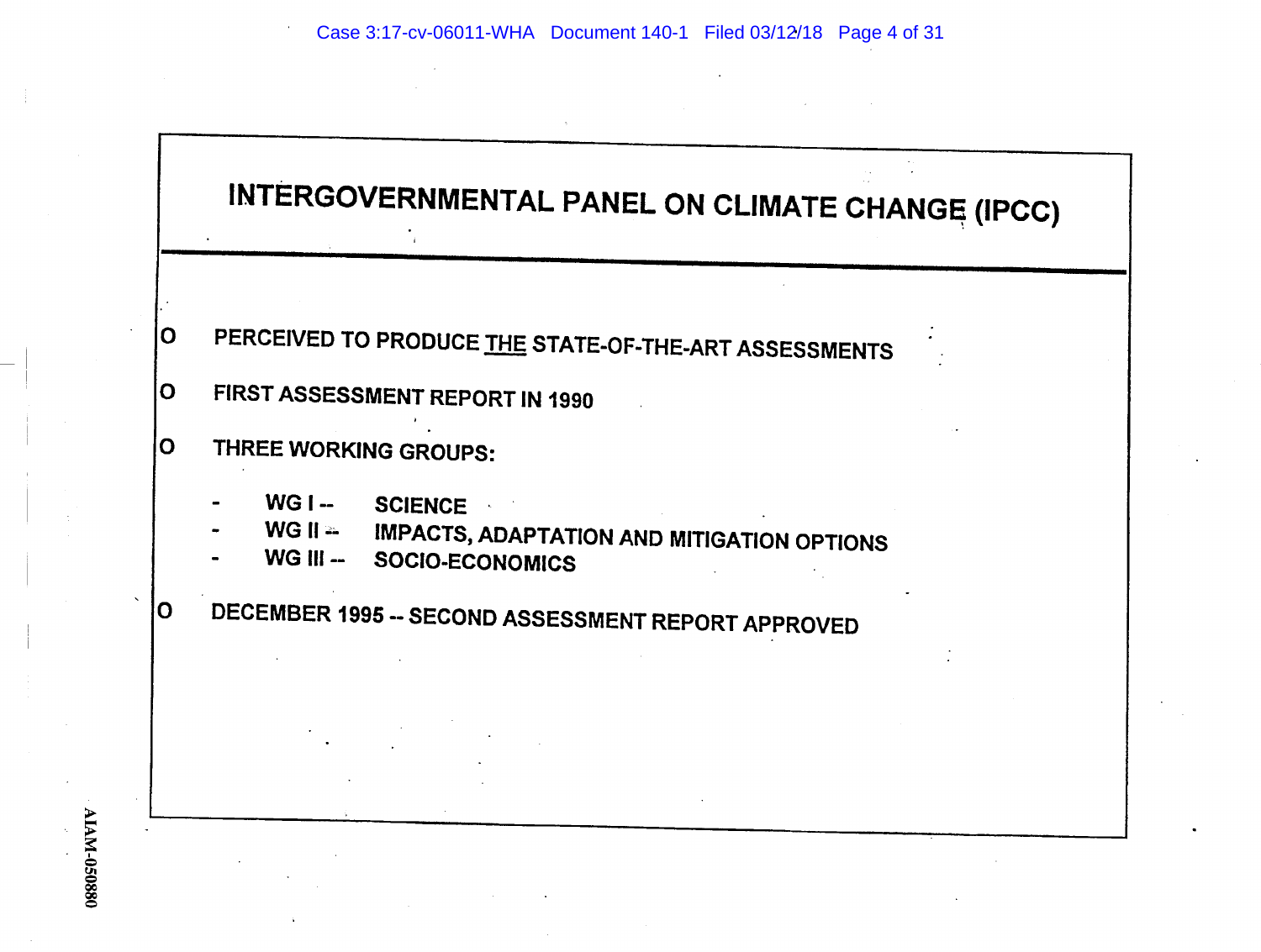|              | <b>IPCC SECOND ASSESSMENT REPORT</b>                                                                                                                                       |
|--------------|----------------------------------------------------------------------------------------------------------------------------------------------------------------------------|
| $\mathbf{O}$ | 50 CHAPTERS (1900+ PAGES) WRITTEN AND REVIEWED BY 2000 EXPERTS                                                                                                             |
| $\mathbf O$  | SUMMARY FOR POLICYMAKERS (SPM) -- WRITTEN BY MIX OF SCIENTISTS AND<br>POLICYMAKERS, REVISED/APPROVED BY GOVERNMENTS                                                        |
| O            | <b>SYNTHESIS REPORT</b>                                                                                                                                                    |
|              | WRITTEN BY 25 MOSTLY POLICYMAKERS, REVISED/APPROVED BY GOVERNMENTS                                                                                                         |
|              | DRAWS TOGETHER SPM RESULTS PLUS ADDRESSES ARTICLE 2 OF THE FCCC,<br><b>WHICH CALLS FOR:</b>                                                                                |
|              | "STABILIZATION OF GREENHOUSE GAS CONCENTRATIONS IN THE ATMOSPHERE<br>AT A LEVEL THAT WOULD PREVENT DANGEROUS ANTHROPOGENIC<br><b>INTERFERENCE WITH THE CLIMATE SYSTEM"</b> |
|              |                                                                                                                                                                            |
|              |                                                                                                                                                                            |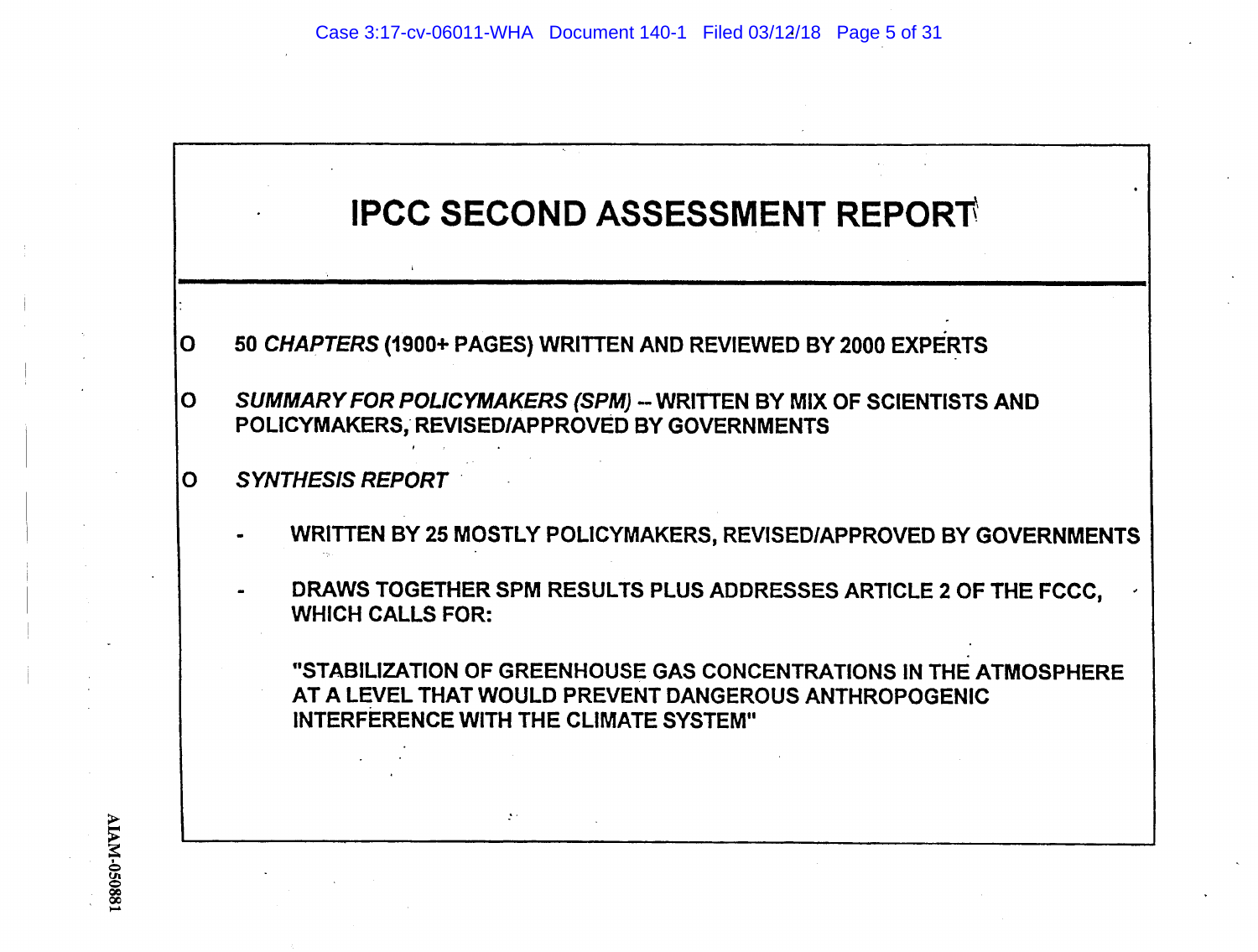|                | <b>SCIENCE -- BASICS</b>                                                                                             |
|----------------|----------------------------------------------------------------------------------------------------------------------|
| $\mathbf O$    | <b>GREENHOUSE EFFECT IS NATURAL AND BENEFICIAL</b>                                                                   |
| $\mathbf{O}$   | REAL CONCERN IS MAN-INDUCED ENHANCED GREENHOUSE EFFECT                                                               |
| $\mathbf{O}$   | GHG EMISSIONS AND CONCENTRATIONS ON THE RISE                                                                         |
| $\mathbf{O}$   | GLOBAL MEAN TEMPERATURE UP 0.3-0.6 DEGREES C OVER PAST CENTURY, BUT<br>WITHIN BOUNDS OF NATURAL CLIMATIC VARIABILITY |
| $\overline{O}$ | GLOBAL MEAN TEMPERATURE INCREASE 1.5-4.5 DEGREES C WITH 2XCO2                                                        |
| $\overline{O}$ | AEROSOLS, EL NINO AND VOLCANIC ERUPTIONS IMPORTANT                                                                   |
| $\mathbf O$    | MODELS TO PREDICT FUTURE QUITE LIMITED -- HOW MUCH, WHERE AND WHEN KNOWN<br>WITH LITTLE CONFIDENCE                   |
| $\mathbf O$    | NO CONFIDENCE PREDICTING REGIONAL CLIMATE CHANGE                                                                     |
| $\mathbf O$    | <b>IMPACT STUDIES SCATTERED AND HIGHLY UNCERTAIN</b>                                                                 |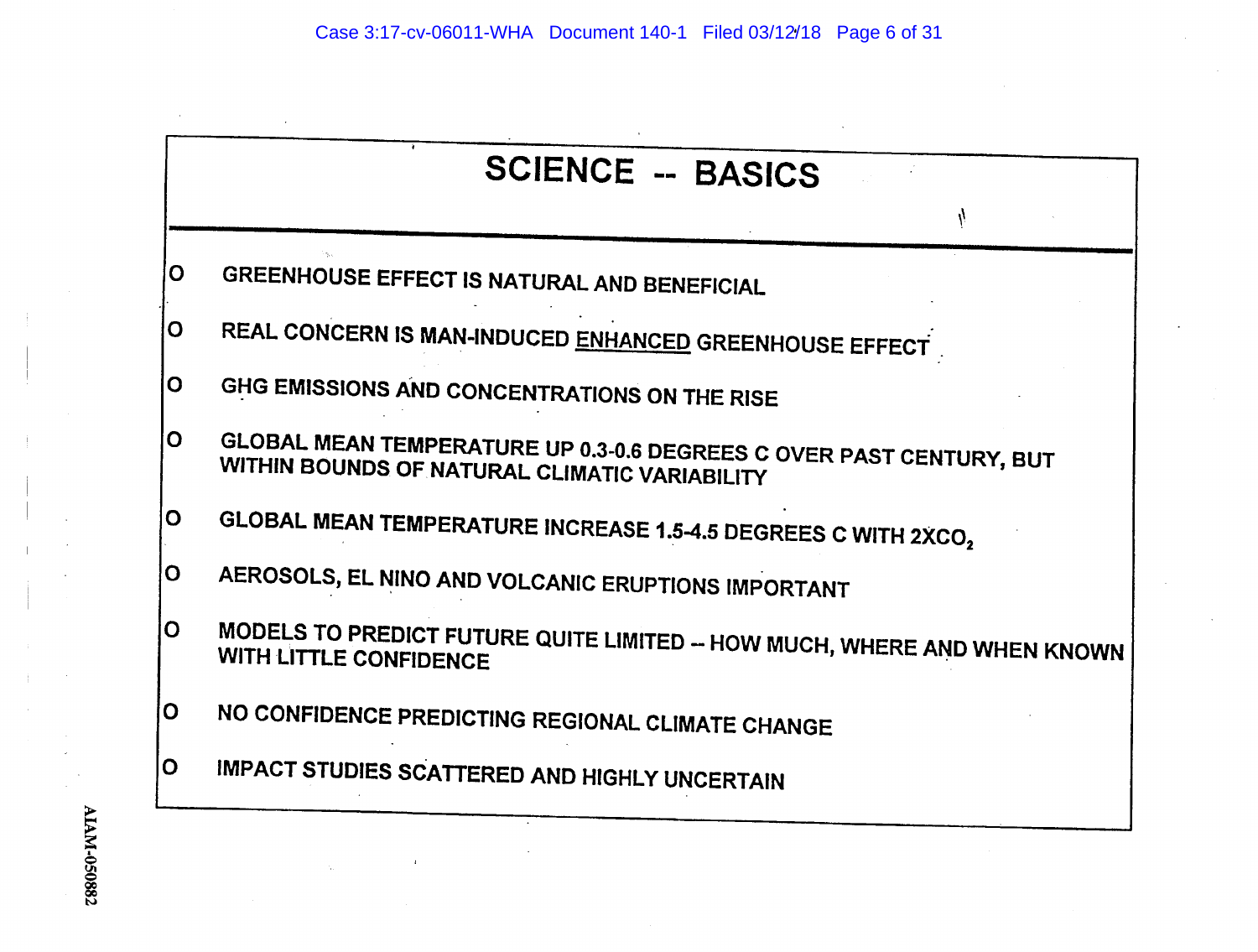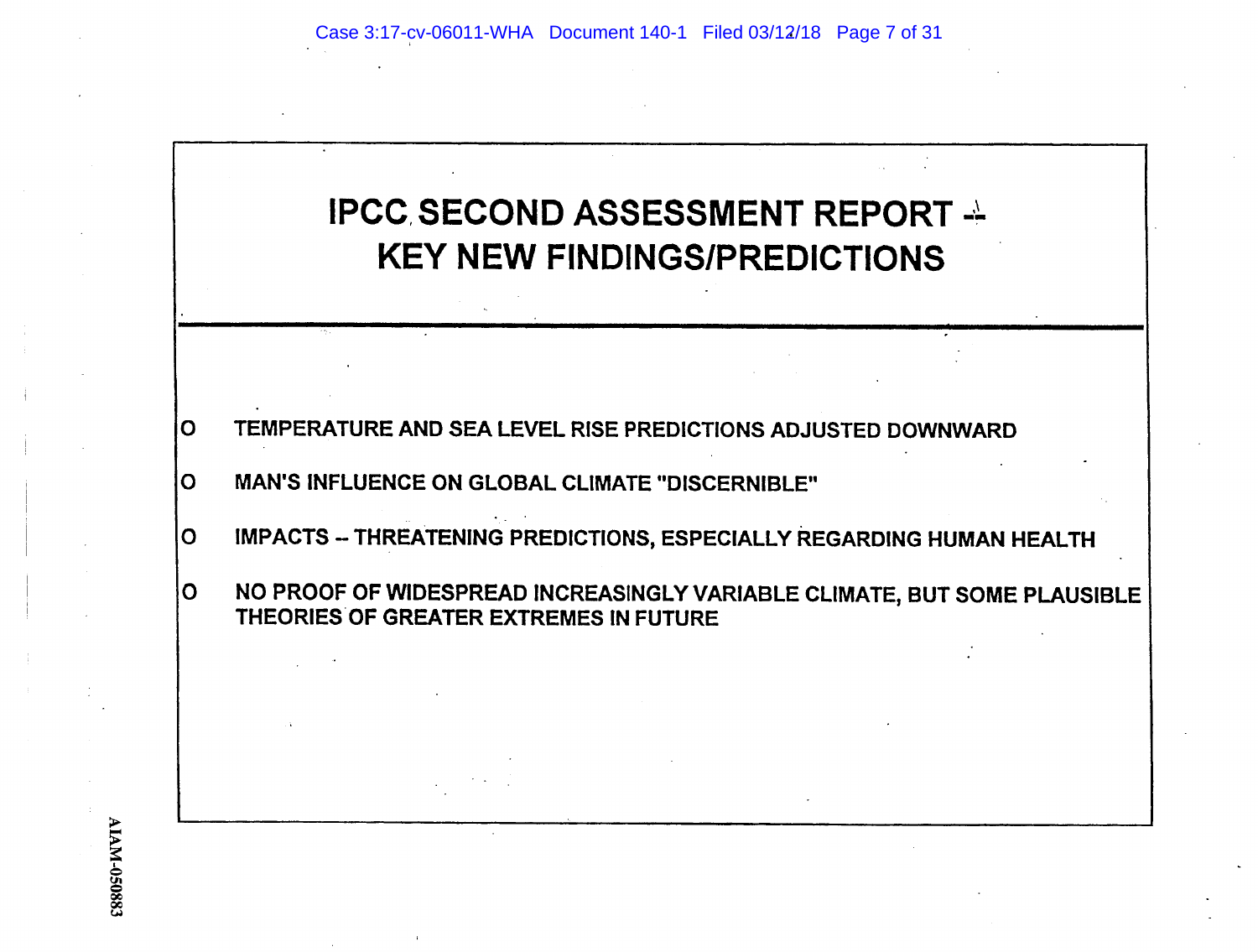Case 3:17-cv-06011-WHA Document 140-1 Filed 03/12/18 Page 8 of 31



AIAM-050884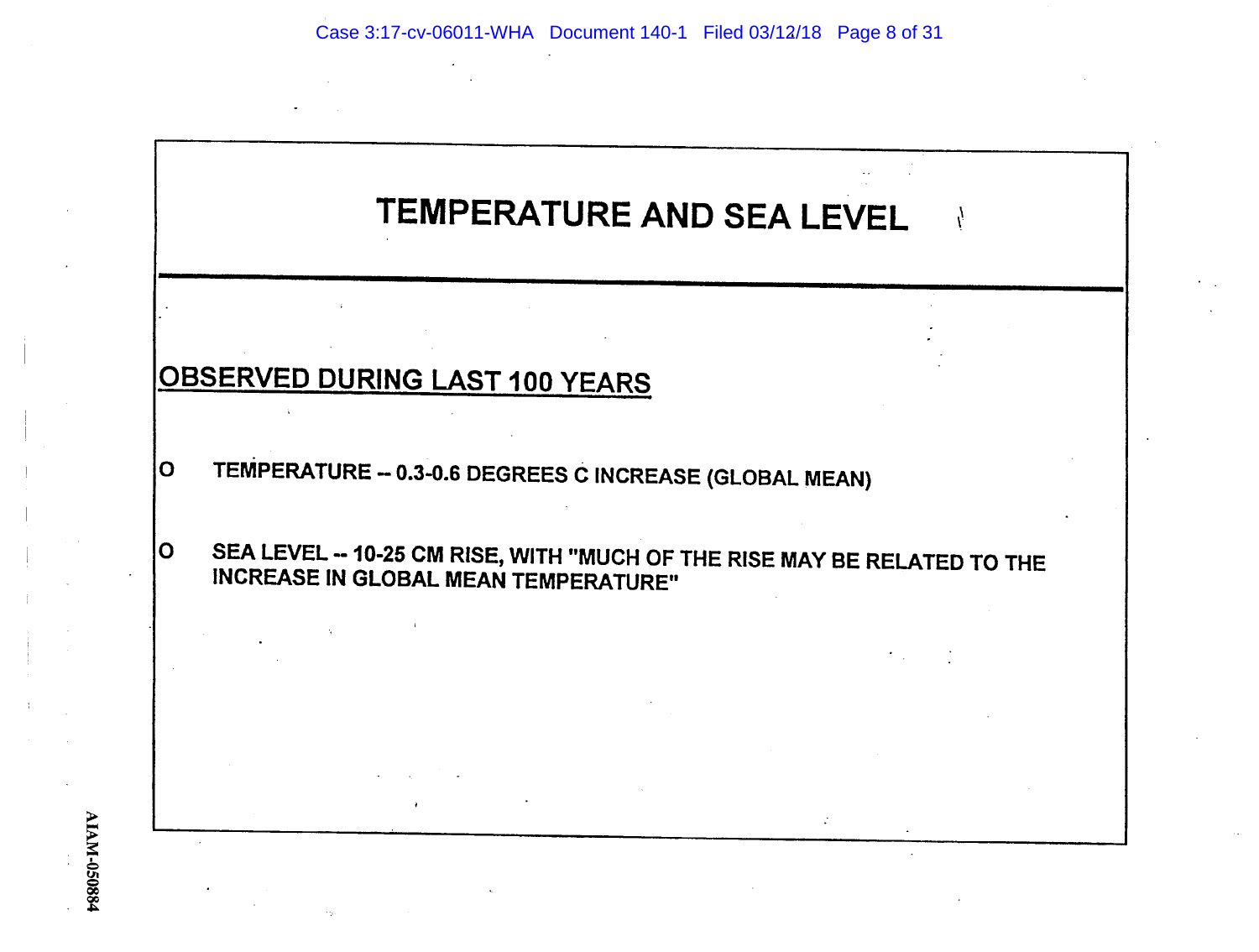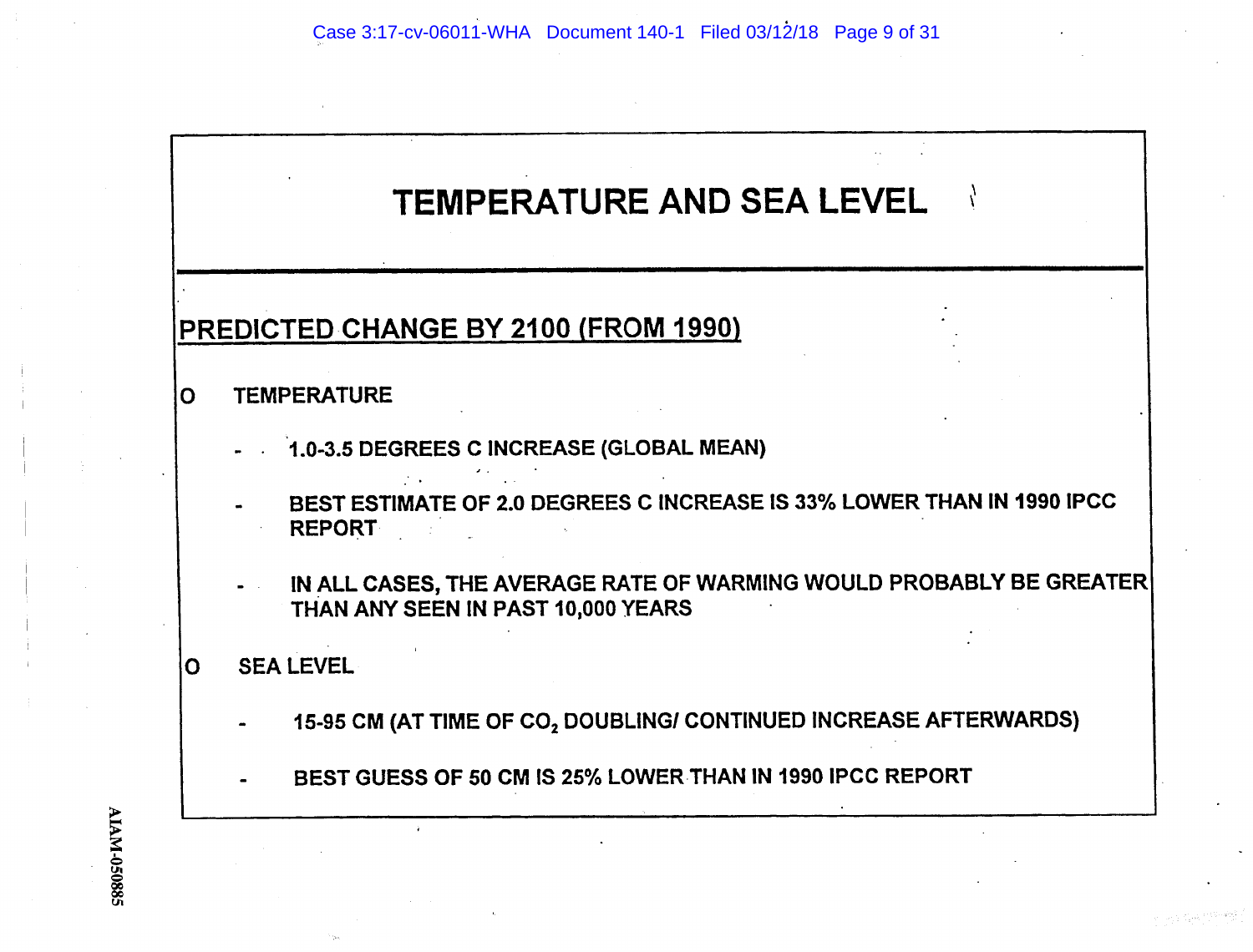| $\mathbf O$ | ESTIMATION OF FUTURE EMISSIONS -- REQUIRES KNOWLEDGE OF ECONOMICS,<br>POPULATION, TECHNOLOGIES, AS WELL AS THE UPTAKE BY LAND PLANTS AND<br>OCEANS OF CO <sub>2</sub> |
|-------------|-----------------------------------------------------------------------------------------------------------------------------------------------------------------------|
| <b>O</b>    | REPRESENTATION OF CLIMATE PROCESSES IN MODELS, ESPECIALLY FEEDBACKS                                                                                                   |
| O           | UNDERSTANDING OF NATURAL VARIABILITY                                                                                                                                  |
|             |                                                                                                                                                                       |
|             |                                                                                                                                                                       |
|             |                                                                                                                                                                       |
|             |                                                                                                                                                                       |
|             |                                                                                                                                                                       |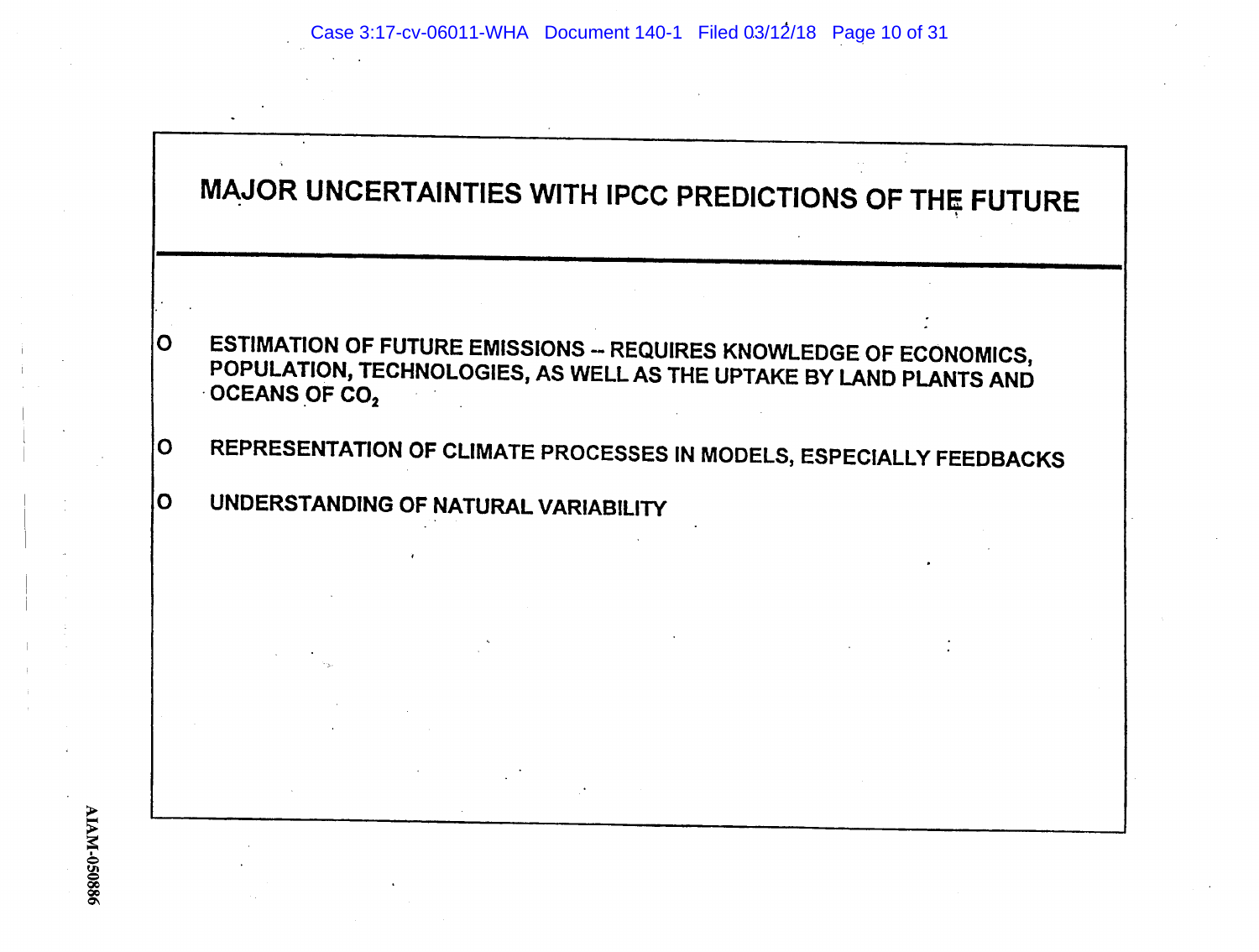| IPCC SYNTHESIS REPORT:<br>O.<br><b>NATURAL IN ORIGIN"</b><br>O<br>MAGNITUDE AND PATTERNS OF LONG-TERM NATURAL VARIABILITY." | 0.3-0.6 DEGREES C GLOBAL INCREASE IS "A CHANGE UNLIKELY TO BE ENTIRELY                                                                      |
|-----------------------------------------------------------------------------------------------------------------------------|---------------------------------------------------------------------------------------------------------------------------------------------|
|                                                                                                                             |                                                                                                                                             |
|                                                                                                                             |                                                                                                                                             |
|                                                                                                                             |                                                                                                                                             |
|                                                                                                                             | "THE BALANCE OF EVIDENCE SUGGESTS A DISCERNABLE HUMAN INFLUENCE ON<br>GLOBAL CLIMATE. THERE ARE UNCERTAINTIES IN KEY FACTORS, INCLUDING THE |
| $\mathbf{0}$<br><b>NATURAL IS 1-20%</b>                                                                                     | U.S. - NOAA RESEARCH FINDS THE CHANCE OF CHANGES SINCE 1976 BEING PURELY                                                                    |
|                                                                                                                             |                                                                                                                                             |
|                                                                                                                             |                                                                                                                                             |
|                                                                                                                             |                                                                                                                                             |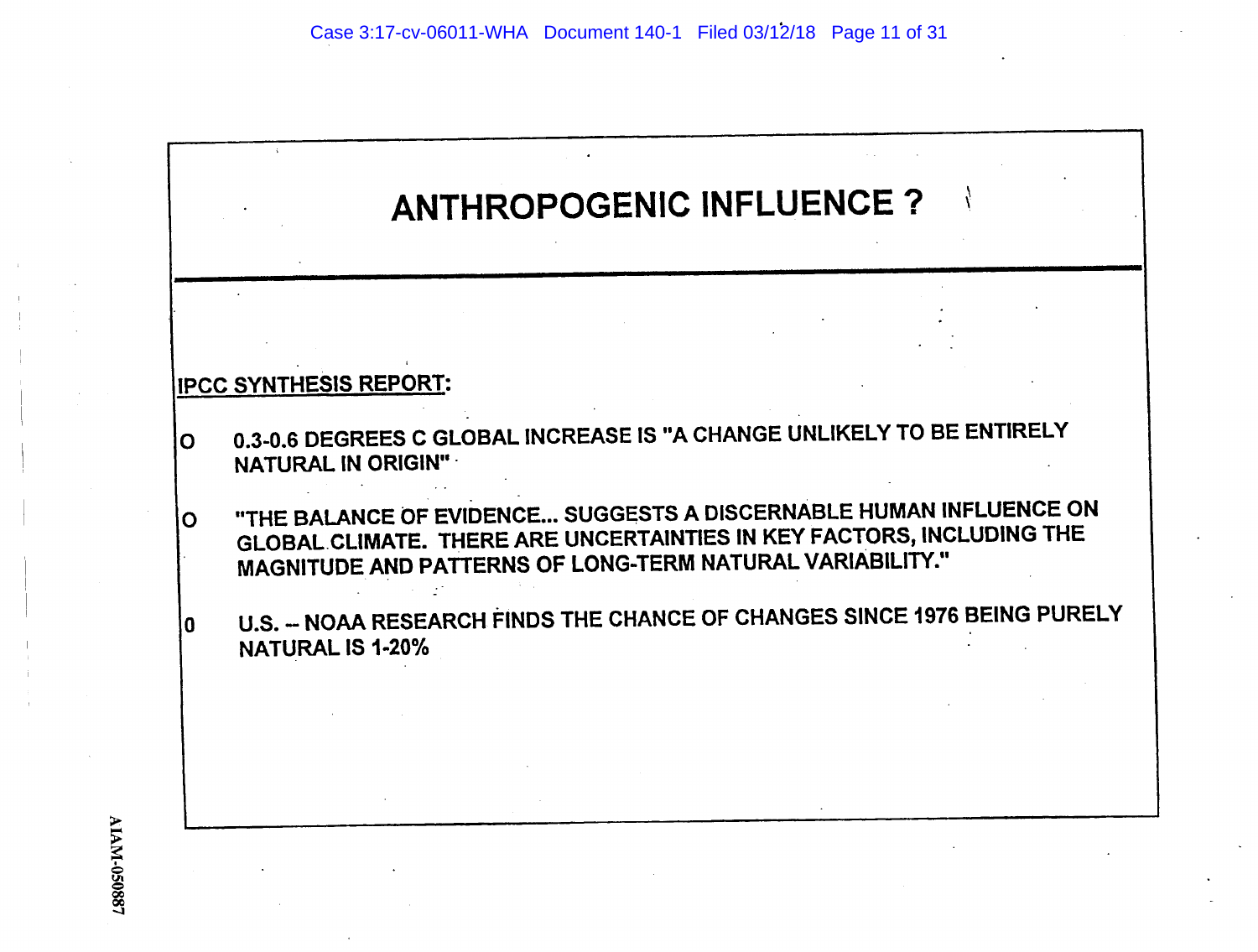|              | <b>ANTHROPOGENIC INFLUENCE?</b>                                                                                                                                                                                                                                                  |
|--------------|----------------------------------------------------------------------------------------------------------------------------------------------------------------------------------------------------------------------------------------------------------------------------------|
|              | <b>IPCC WGI-CHAPTER'8:</b>                                                                                                                                                                                                                                                       |
| $\mathbf{O}$ | "LARGE UNCERTAINTIES STILL APPLY TO CURRENT ESTIMATES OF THE MAGNITUDE<br>AND PATTERNS OF NATURAL CLIMATE VARIABILITY, PARTICULARLY ON THE DECADAL-<br>TO CENTURY-TIME SCALES THAT ARE CRUCIAL TO THE DETECTION PROBLEM"                                                         |
| O            | "WHEN WILL AN ANTHROPOGENIC EFFECT ON CLIMATE BE IDENTIFIED?<br><b>WE DO NOT KNOW</b><br>FEW IF ANY WOULD BE WILLING TO ARGUE THAT UNAMBIGUOUS ATTRIBUTION OF<br>THIS CHANGE TO ANTHROPOGENIC EFFECTS HAS ALREADY OCCURRED, OR IS<br>LIKELY TO HAPPEN IN THE NEXT SEVERAL YEARS" |
|              | <b>OTHER POINTS</b>                                                                                                                                                                                                                                                              |
| 0            | A SMALL CHANGE THAT IS ALMOST MEANINGLESS IN THE REAL WORLD CAN BE<br>STATISTICALLY SIGNIFICANT                                                                                                                                                                                  |
| O            | MANY WILL CLAIM THIS "DETECTION OF A DISCERNIBLE INFLUENCE" AS A WATERSHED<br>EVENT AND USE THIS AS REASON TO ARGUE FOR A PROTOCOL BEFORE THE AGBM                                                                                                                               |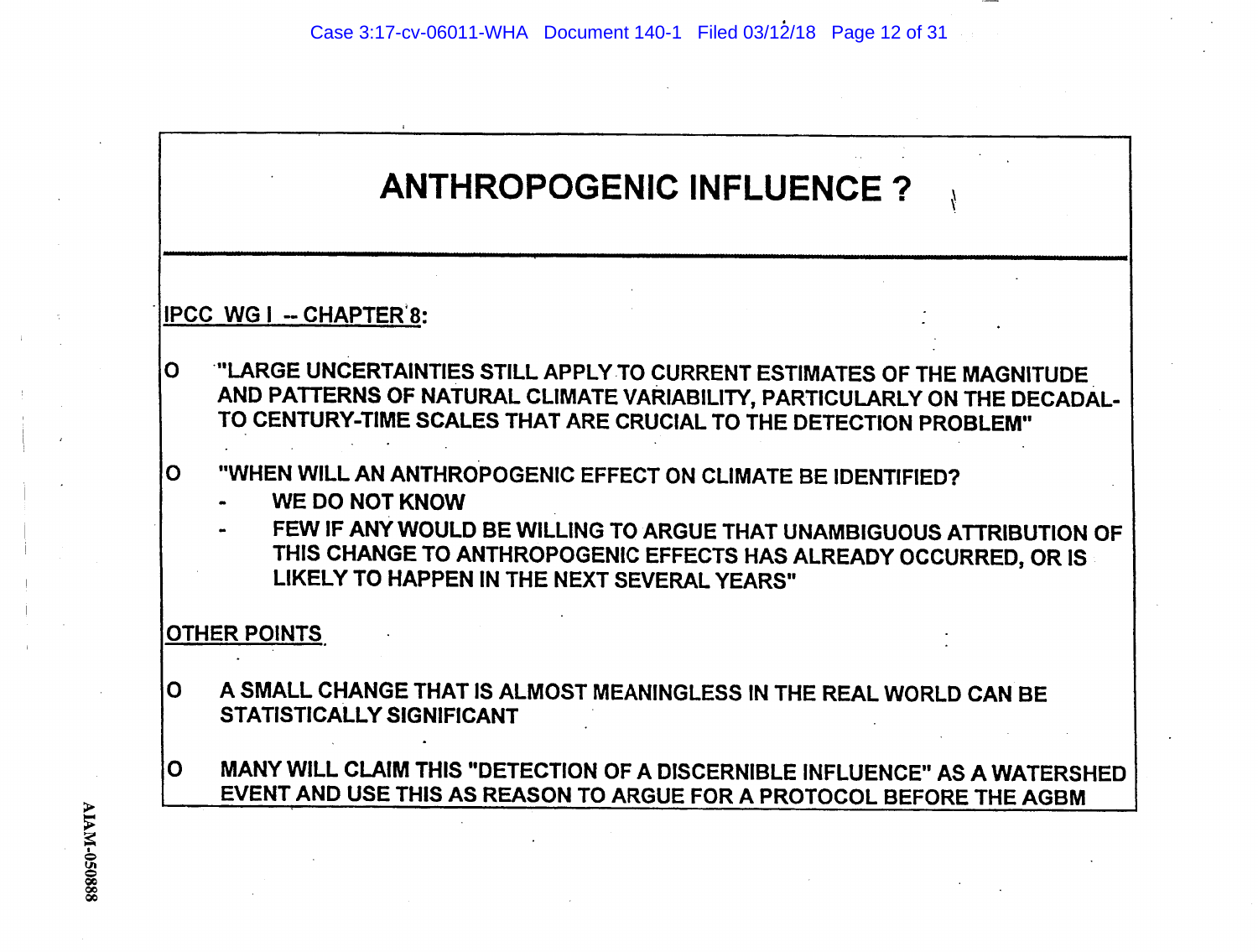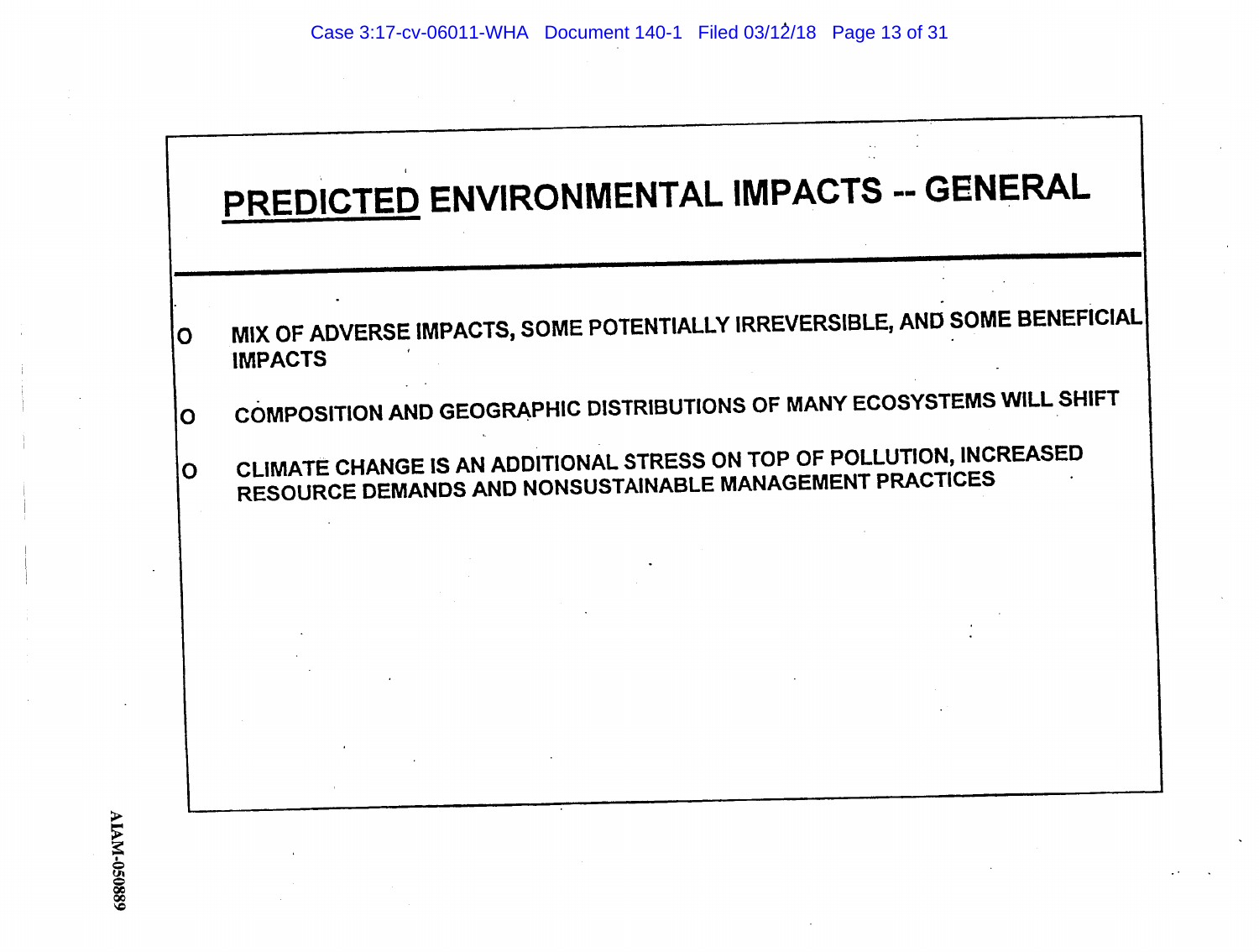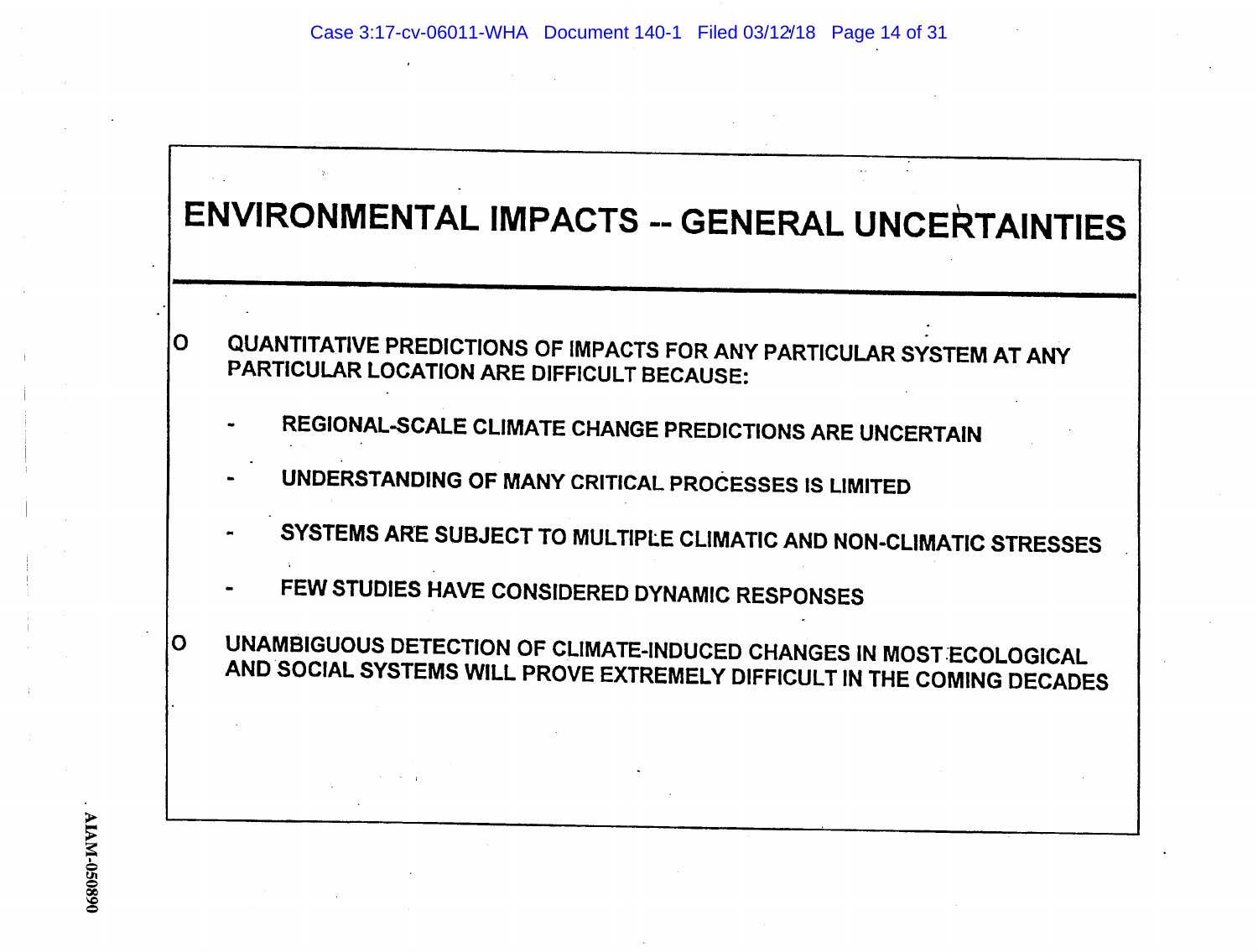$\sim$ 

|              | PREDICTED ENVIRONMENTAL IMPACTS --<br><b>FORESTS AND AGRICULTURE</b>                                                                                                                |
|--------------|-------------------------------------------------------------------------------------------------------------------------------------------------------------------------------------|
|              | <b>FORESTS</b>                                                                                                                                                                      |
| O            | WARMING OF 1-3.5 DEGREE C OVER 100 YEARS WOULD BE EQUIVALENT TO A<br>POLEWARD SHIFT OF PRESENT ISOTHERMS BY APPROXIMATELY 150-550 KM<br>(TREE MIGRATION RATES 4-200 KM PER CENTURY) |
| $\mathbf O$  | NEW ASSEMBLAGES OF SPECIES AND NEW ECOSYSTEMS MAY BE ESTABLISHED                                                                                                                    |
| O            | 1/7 TO 1/3 OF EXISTING FORESTED AREA WILL UNDERGO MAJOR CHANGES IN BROAD<br><b>VEGETATION TYPES</b>                                                                                 |
| O            | FOREST DIEBACK COULD LEAD TO LARGE C RELEASE                                                                                                                                        |
|              | <b>AGRICULTURE</b>                                                                                                                                                                  |
| $\mathbf{O}$ | <b>IMPACTS VARY CONSIDERABLY ACROSS REGIONS</b>                                                                                                                                     |
| $\mathbf{O}$ | GLOBAL AGRICULTURAL PRODUCTIVITY COULD BE MAINTAINED RELATIVE TO<br><b>CURRENT LEVELS UNDER 2XCO,</b>                                                                               |
|              |                                                                                                                                                                                     |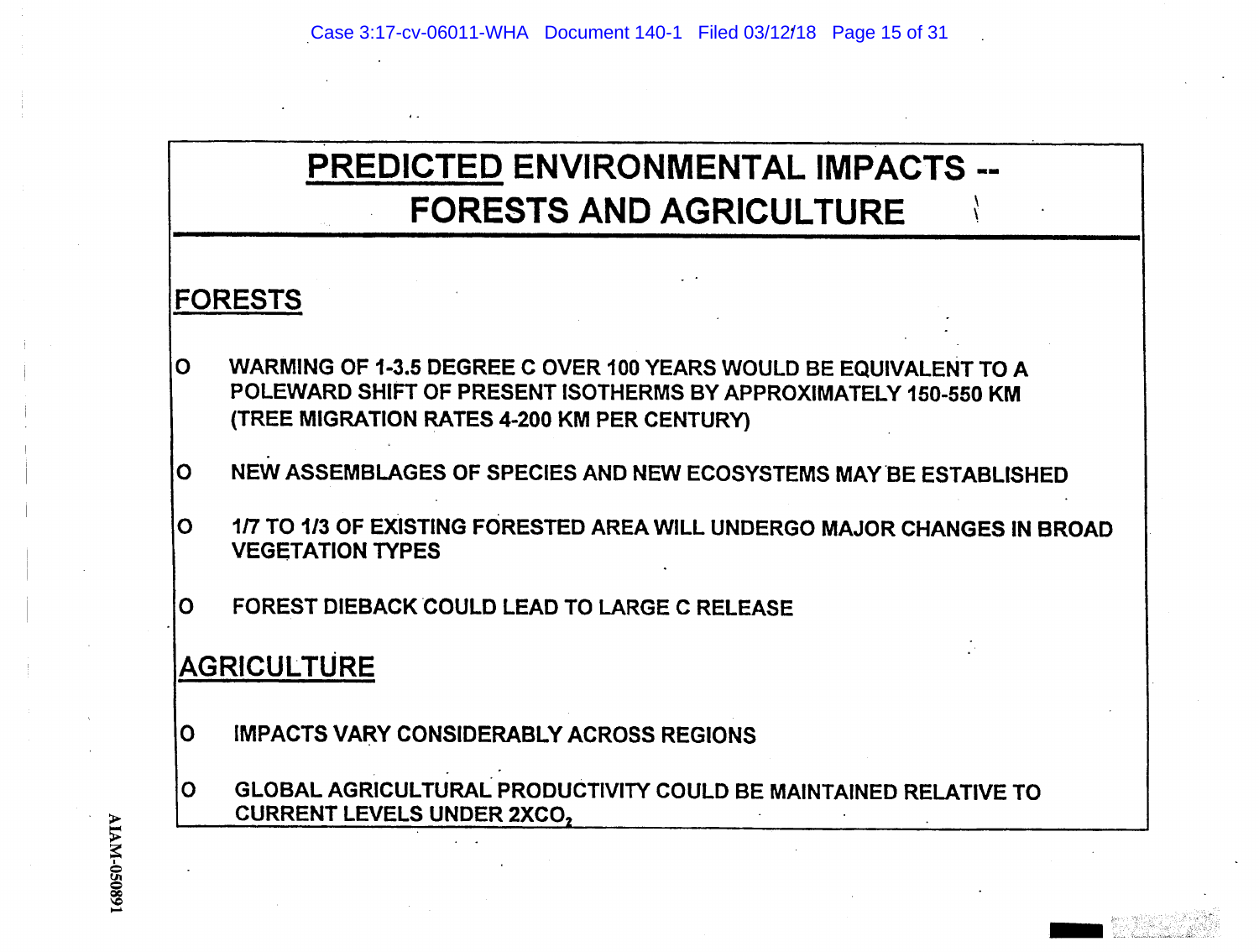Case 3:17-cv-06011-WHA Document 140-1 Filed 03/12/18 Page 16 of 31

|             | <b>PREDICTED ENVIRONMENTAL IMPACTS'-</b><br><b>COASTAL SYSTEMS</b>                                                                 |
|-------------|------------------------------------------------------------------------------------------------------------------------------------|
|             |                                                                                                                                    |
| O           | RISE IN SEA LEVEL OR CHANGES IN STORMS/STORM SURGES COULD RESULT IN:                                                               |
|             | <b>EROSION OF SHORES</b>                                                                                                           |
|             | INCREASED SALINITY OF ESTUARIES AND FRESHWATER AQUIFERS                                                                            |
|             | <b>INCREASED COASTAL FLOODING</b>                                                                                                  |
|             | <b>ECOLOGICAL IMPACTS</b>                                                                                                          |
| $\mathbf O$ | 50 CM SEA LEVEL RISE WOULD INCREASE FROM 46 TO 92 MILLION THE NUMBER OF<br>PEOPLE PER YEAR AT RISK OF FLOODING DUE TO STORM SURGES |
| $\Omega$    | ESTIMATED LAND LOSSES AS HIGH AS 80%                                                                                               |

**Z680S0-NVIV**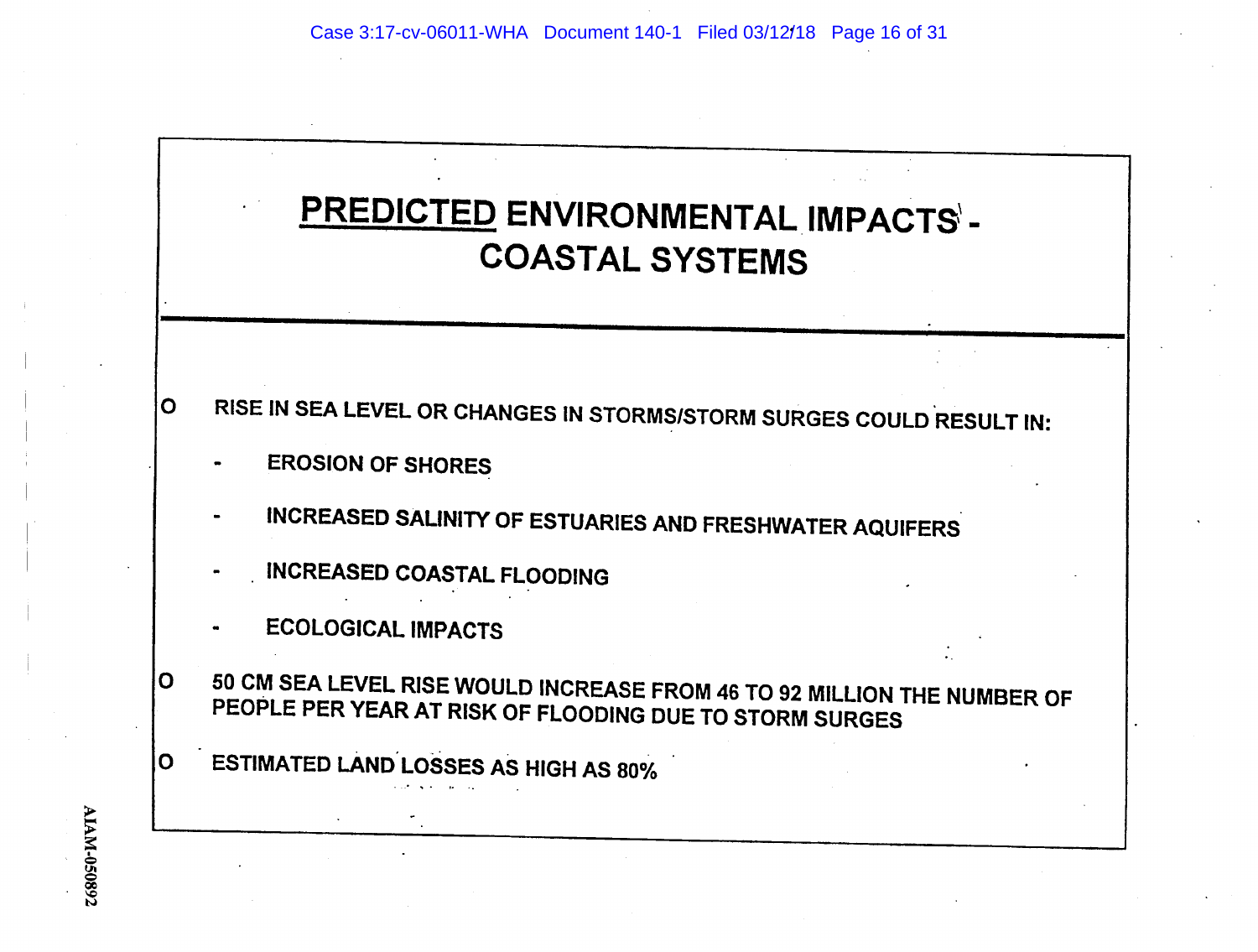Case 3:17-cv-06011-WHA Document 140-1 Filed 03/12/18 Page 17 of 31

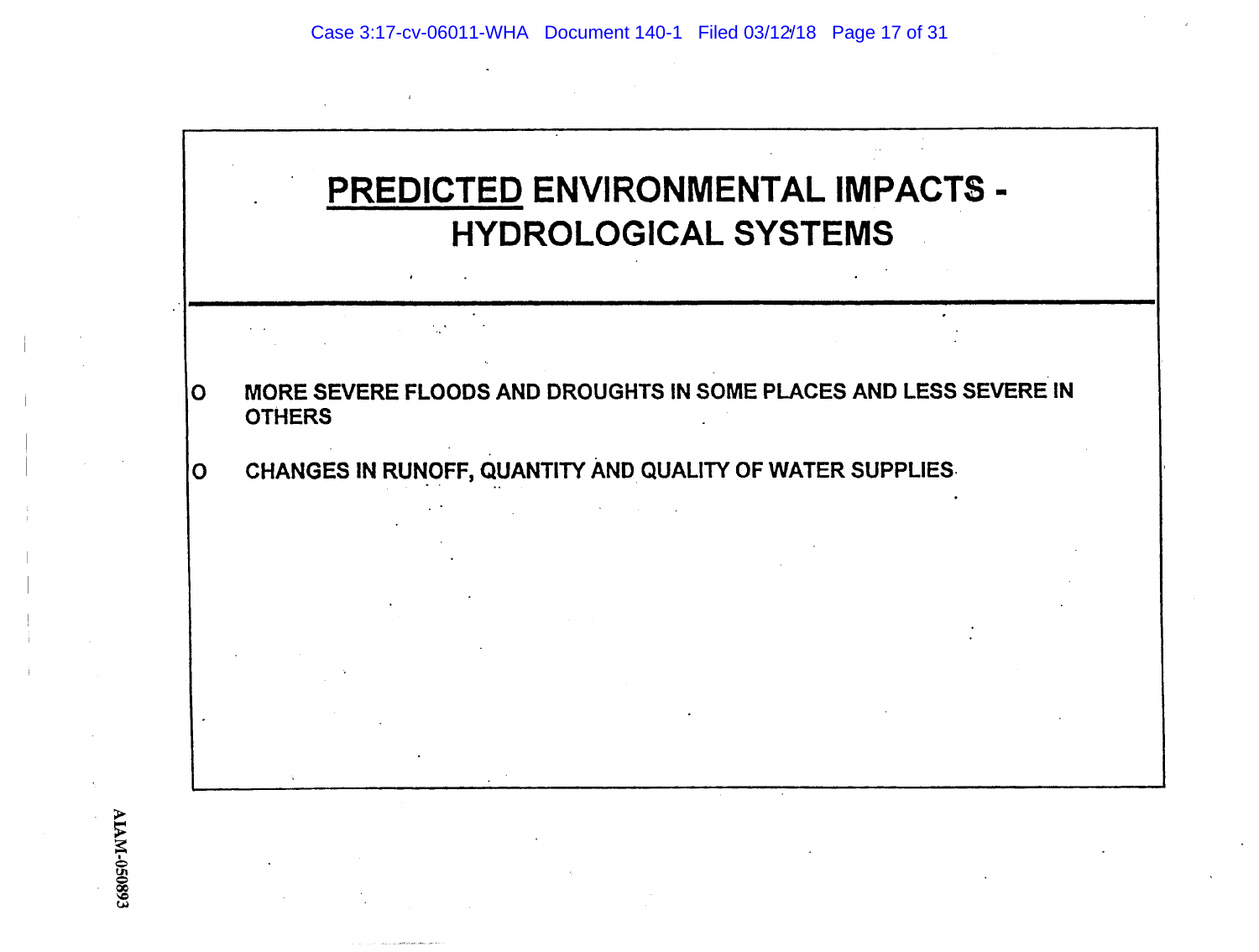Case 3:17-cv-06011-WHA Document 140-1 Filed 03/12/18 Page 18 of 31

|             | PREDICTED ENVIRONMENTAL IMPACTS - HEALTH                                             |
|-------------|--------------------------------------------------------------------------------------|
| $\mathbf O$ | MOSTLY ADVERSE IMPACTS, WITH SIGNIFICANT LOSS OF LIFE DUE TO:                        |
|             | <b>HEAT WAVES</b>                                                                    |
|             | VECTOR-BORNE INFECTIOUS DISEASE SUCH AS MALARIA, DENGUE, YELLOW<br><b>FEVER</b>      |
|             | <b>RESPIRATORY AND ALLERGIC DISORDERS</b>                                            |
|             | DECLINE IN NUTRITIONAL STATUS                                                        |
|             | <b>LIMITATIONS ON FRESHWATER SUPPLIES</b>                                            |
| O           | 3-5 DEGREE C LEAD TO 10% INCREASE MALARIA (50-80 MILLION NEW CASES)                  |
| O           | QUANTIFYING THE POTENTIAL IMPACTS IS DIFFICULT DUE TO VARYING                        |
|             | CIRCUMSTANCES SUCH AS NUTRITION, WEALTH, ACCESS TO QUALITY HEALTH<br><b>SERVICES</b> |
|             |                                                                                      |
|             |                                                                                      |
|             |                                                                                      |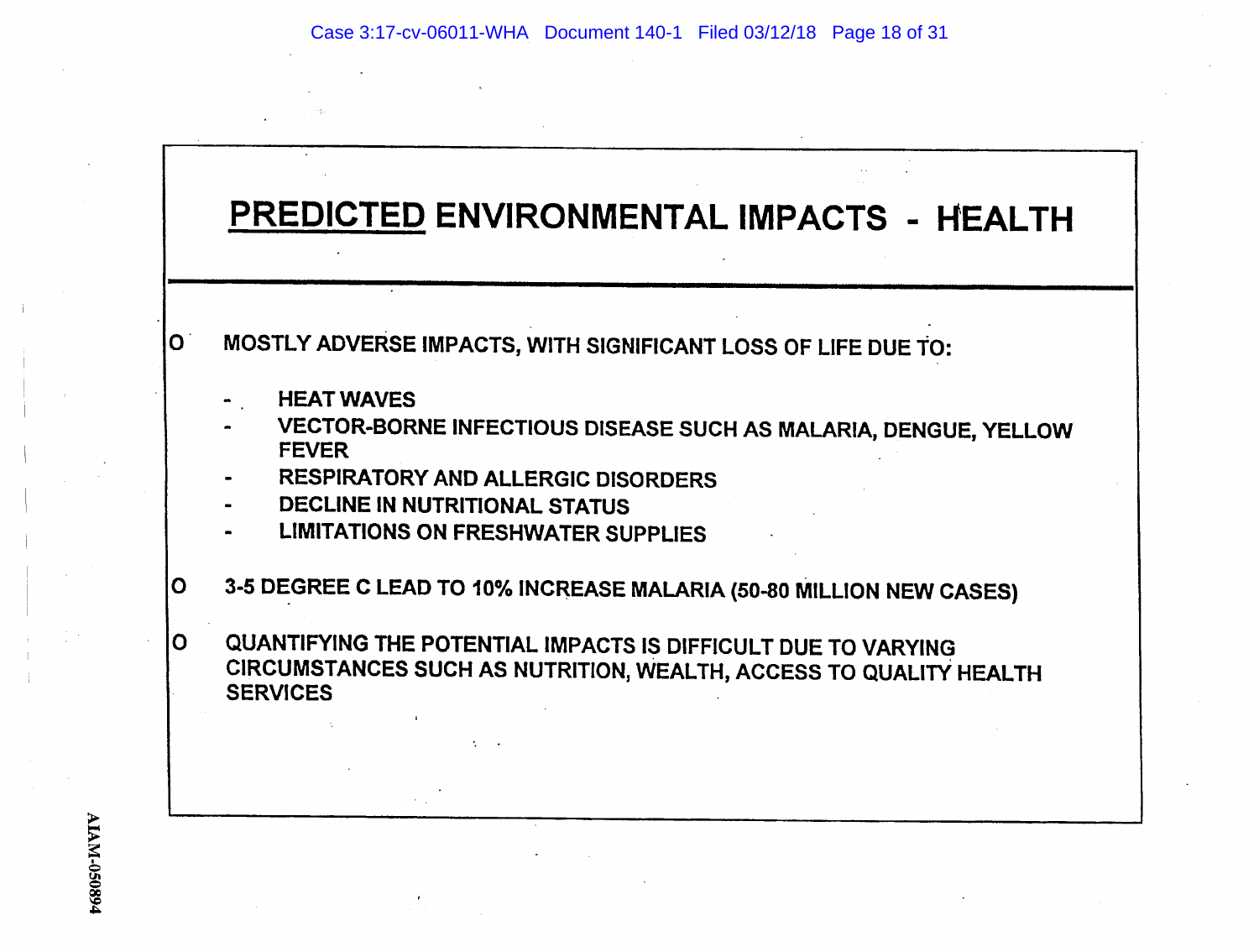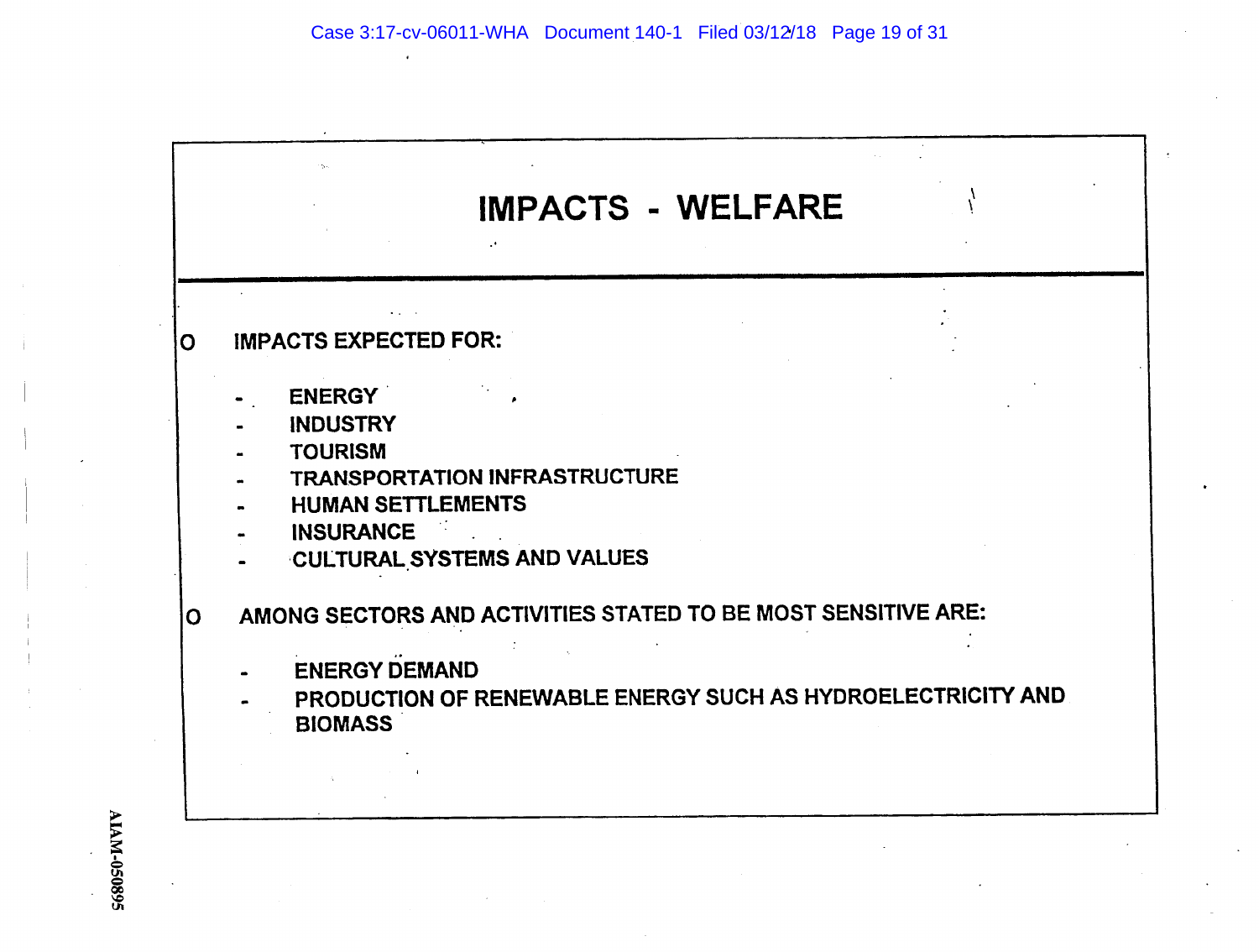Case 3:17-cv-06011-WHA Document 140-1 Filed 03/12/18 Page 20 of 31

 $\epsilon$  $\sim 10$ 

 $\mathbb{R}^2$ 

|              | <b>VULNERABILITY</b>                                                                                                                                          |
|--------------|---------------------------------------------------------------------------------------------------------------------------------------------------------------|
| O            | SOME COMMUNITIES MORE VULNERABLE BECAUSE OF INCREASING POPULATION<br>DENSITY IN SENSITIVE AREAS                                                               |
| $\mathbf{O}$ | DEVELOPING COUNTRIES, WHERE ECONOMIC AND INSTITUTIONAL CIRCUMSTANCES<br>ARE LESS FAVORABLE, TYPICALLY MORE VULNERABLE                                         |
| $\mathbf{O}$ | QUANTITY AND QUALITY OF WATER SUPPLIES IS ALREADY A SERIOUS PROBLEM IN<br><b>MANY REGIONS</b>                                                                 |
| $\mathbf{O}$ | MANY OF THE WORLD'S POOREST PEOPLE POTENTIALLY MOST AT RISK OF<br><b>WORSENING AGRICULTURAL SITUATIONS</b>                                                    |
| $\mathbf 0$  | FRAGMENTED LANDSCAPES CAN INCREASE THE VULNERABILITY OF LIGHTLY-<br><b>MANAGED AND UNMANAGED ECOSYSTEMS</b>                                                   |
| O.           | ADAPTATION OPTIONS FOR MANAGED SYSTEMS AVAILABLE BUT LESS SO FOR MANY<br>REGIONS DUE TO HIGH COST OR LIMITED ACCESS TO TECHNOLOGIES AND<br><b>INFORMATION</b> |

968050-NVIV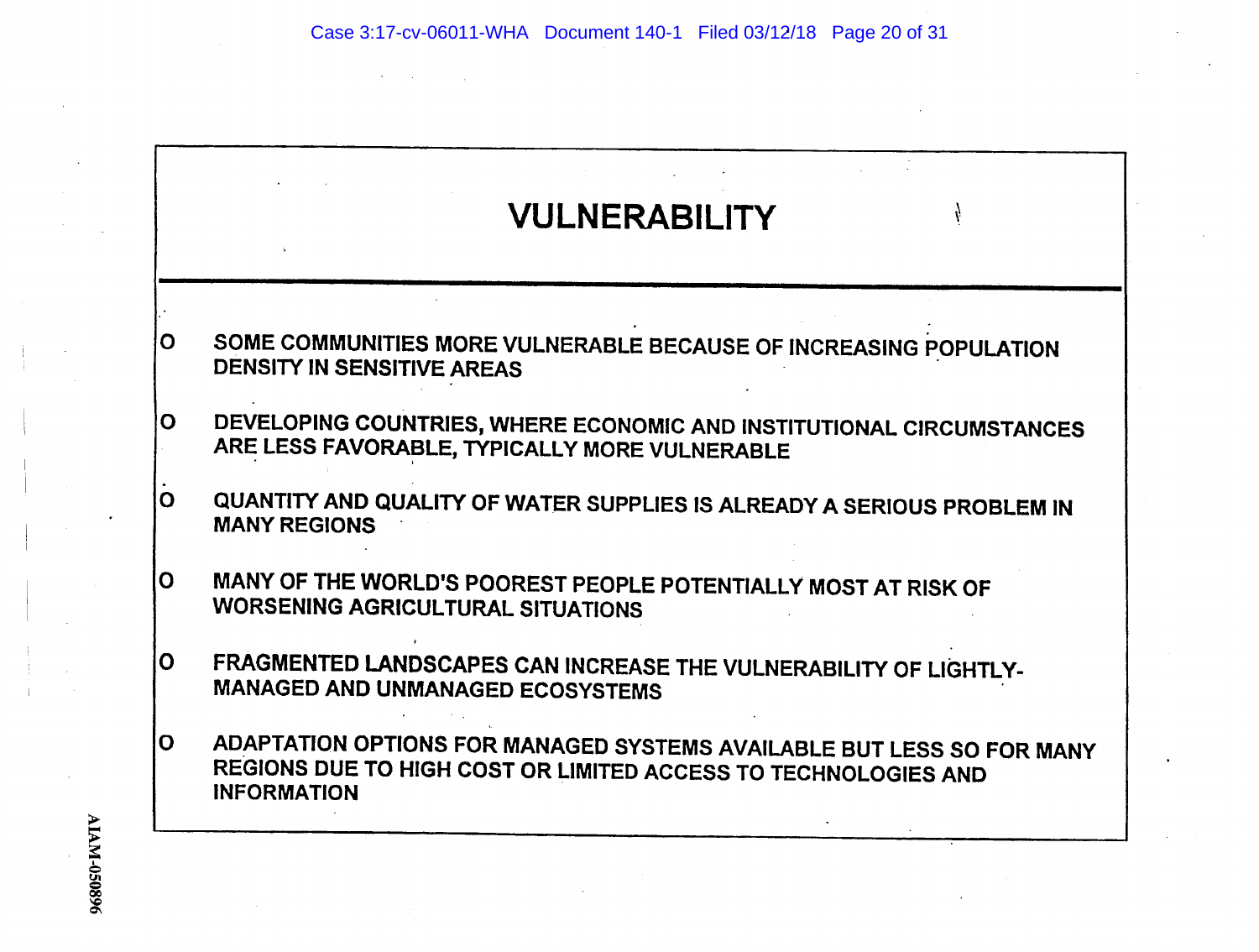## Case 3:17-cv-06011-WHA Document 140-1 Filed 03/12/18 Page 21 of 31

 $\sim$ **L68050-NVIV**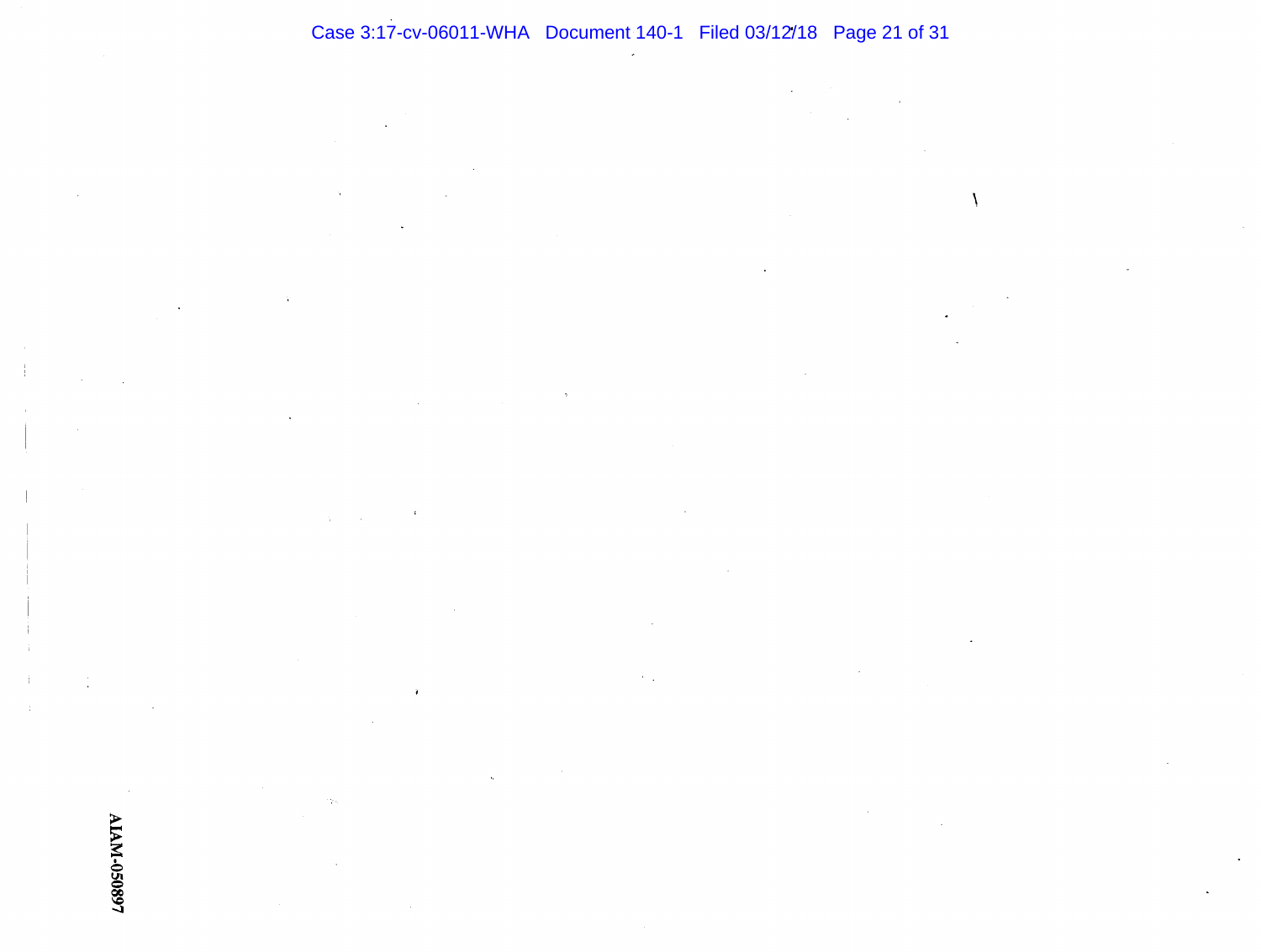| <b>CLIMATE EXTREMES - RECORD TEMPERATURES IN THE 1990'S</b> |                                                                                                                                               |
|-------------------------------------------------------------|-----------------------------------------------------------------------------------------------------------------------------------------------|
|                                                             |                                                                                                                                               |
| O                                                           | BRITISH -- GLOBAL MEAN TEMPERATURE IN 1995 HIGHEST SINCE RECORDS KEPT IN<br>1856                                                              |
| $\mathbf{O}$                                                | NASA -- 1995 TIED WITH 1990 AS HOTTEST YEAR SINCE 1866                                                                                        |
| O.                                                          | BRITISH -- 1991-1995 WARMEST 5-YEAR PERIOD, EVEN WITH MT PINATUBO'S COOLING<br><b>INFLUENCE FROM 1991-94</b>                                  |
| O                                                           | SATELLITES -- 1995 AVERAGE COMPARED TO 1982-1991 -- MEASURE ENTIRE LOWER<br>ATMOSPHERE, WHEREAS BRITISH AND NASA RESULTS ARE FOR SURFACE ONLY |
|                                                             |                                                                                                                                               |
|                                                             |                                                                                                                                               |
|                                                             |                                                                                                                                               |
|                                                             |                                                                                                                                               |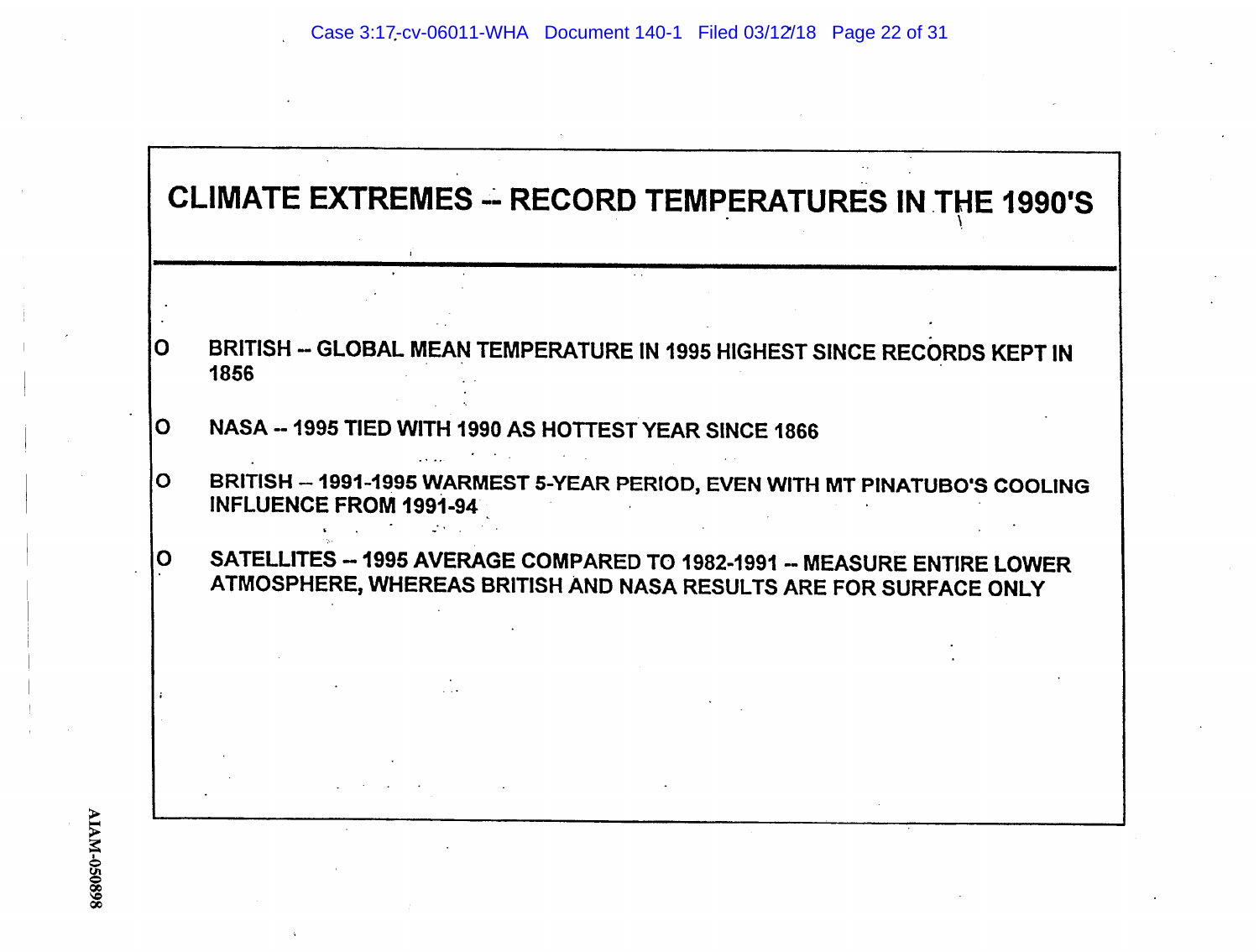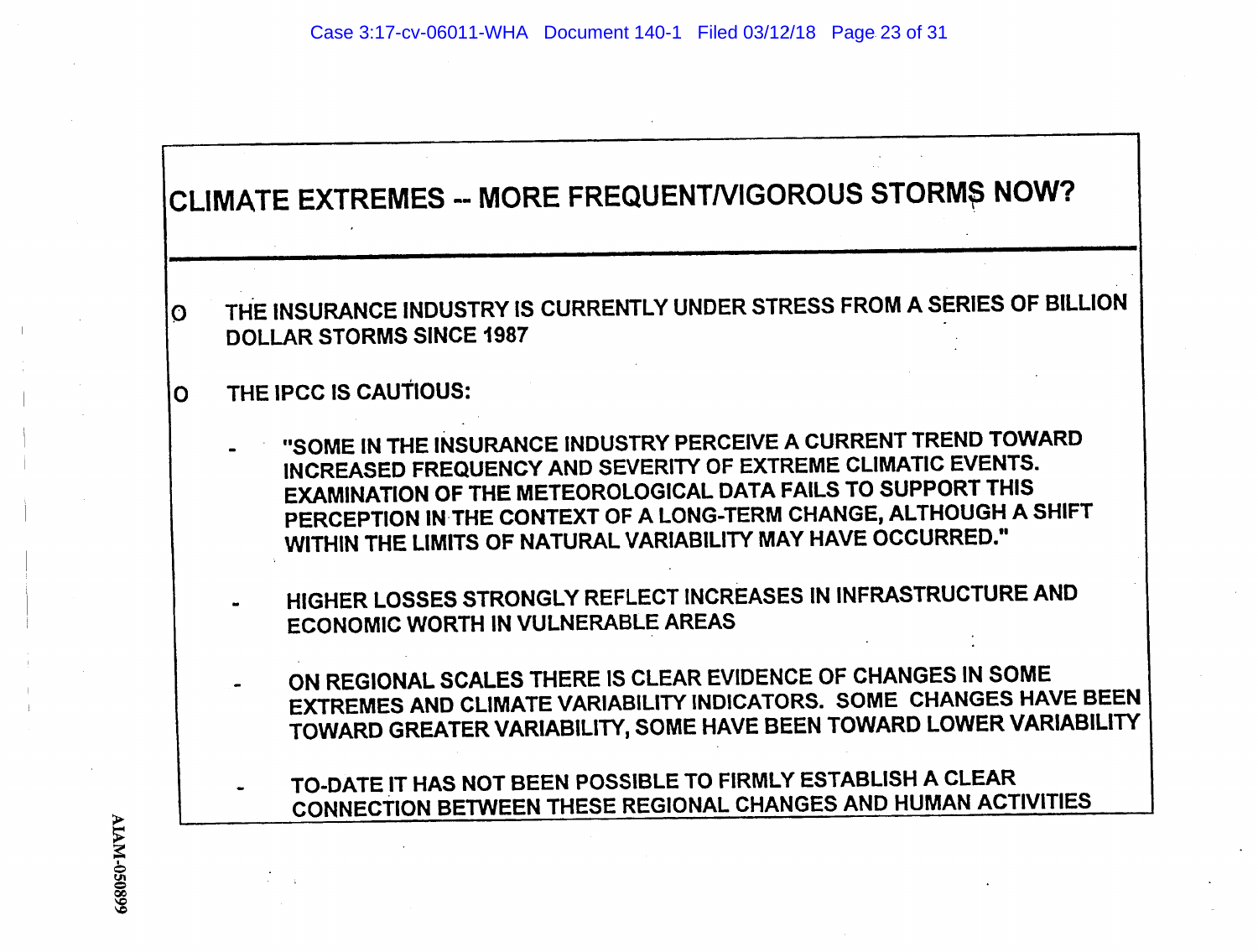Case 3:17-cv-06011-WHA Document 140-1 Filed 03/12/18 Page 24 of 31

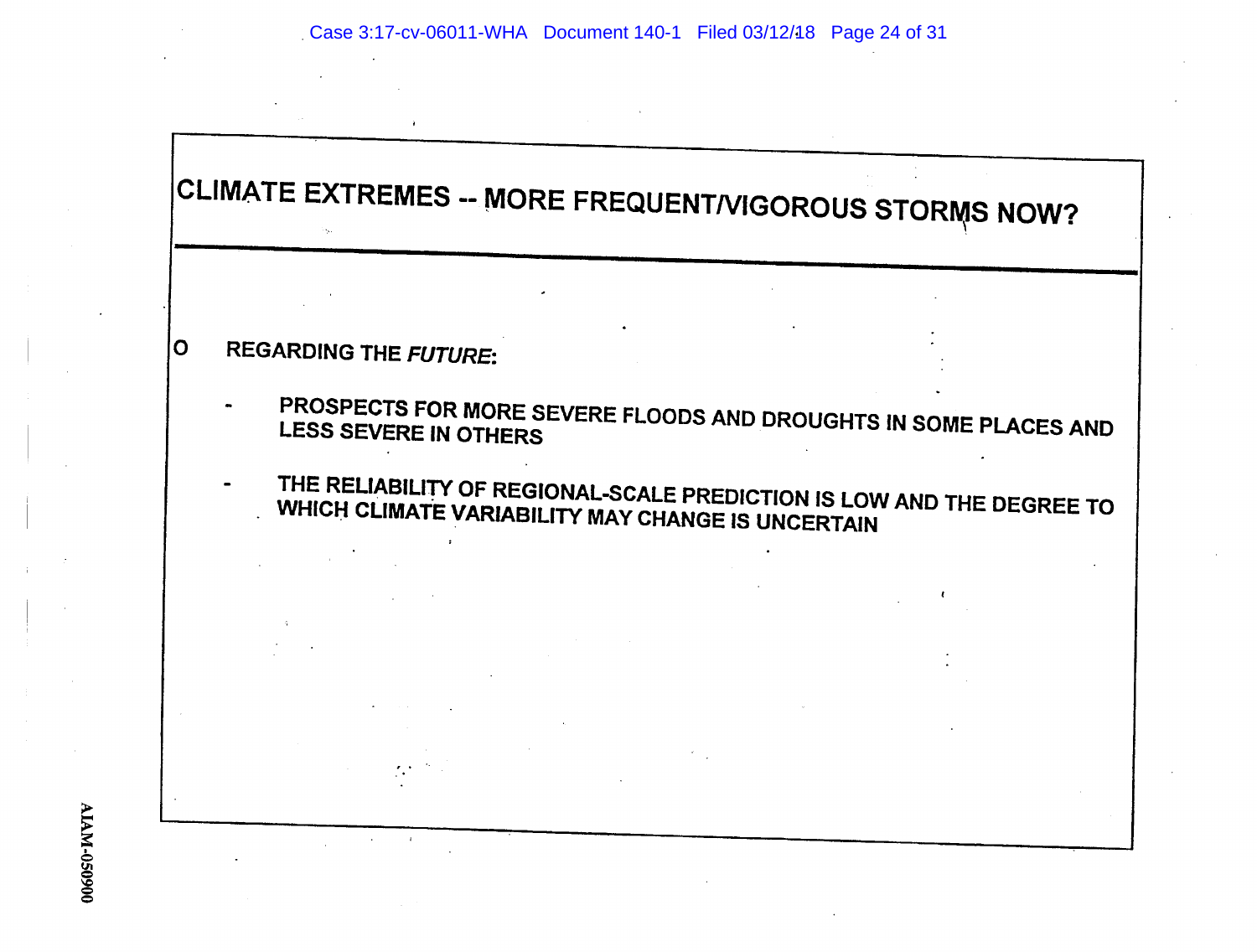|              | OTHER SIGNIFICANT FINDINGS                                                                                                                                                         |  |
|--------------|------------------------------------------------------------------------------------------------------------------------------------------------------------------------------------|--|
|              |                                                                                                                                                                                    |  |
| $\mathbf O$  | SULFATE AEROSOLS FROM SO <sub>2</sub> EMISSIONS DUE TO MAN AND VOLCANOS WORK<br><b>COUNTER TO GHG</b>                                                                              |  |
| O            | TROPOSPHERIC OZONE IS IMPORTANT GREENHOUSE GAS BUT NO <sub>x</sub> CONTRIBUTION TO<br>IT UNCERTAIN/VARIABLE SO NO <sub>x</sub> GWP REMAINS UNDEFINED                               |  |
| $\mathbf{O}$ | SOME LONG-LIVED GHG - HFC'S AND SF <sub>6</sub> -- CONTRIBUTE LITTLE TO RADIATIVE<br>FORCING NOW BUT PROJECTED GROWTH COULD LEAD TO SEVERAL PERCENT TO<br><b>RADIATIVE FORCING</b> |  |
| $\mathbf{O}$ | GROWTH IN CONCENTRATION OF CFC'S SLOWED TO ABOUT ZERO                                                                                                                              |  |
|              |                                                                                                                                                                                    |  |
|              |                                                                                                                                                                                    |  |
|              |                                                                                                                                                                                    |  |
|              |                                                                                                                                                                                    |  |

**I060S0-NVIV**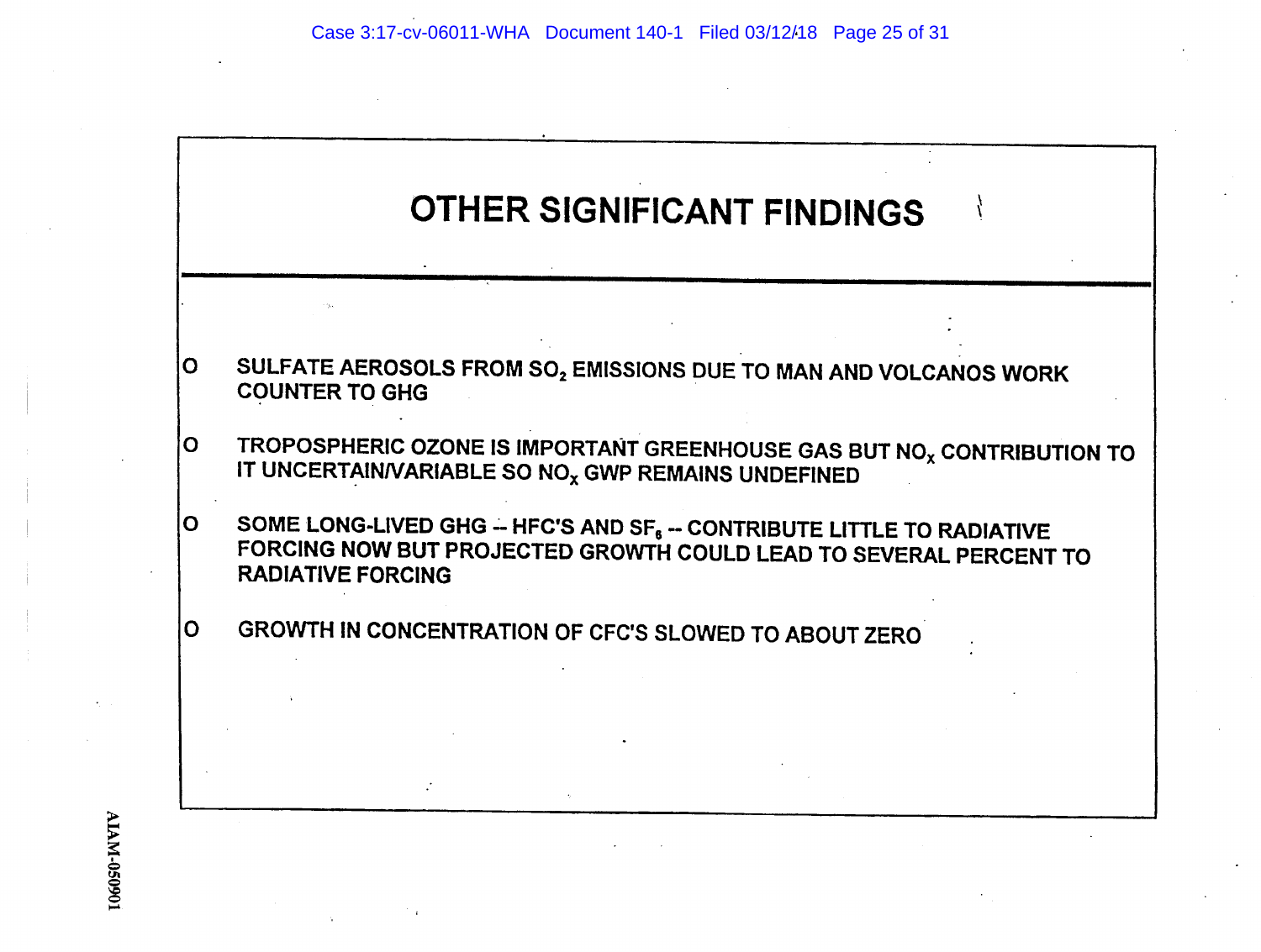Global-mean radiative forcing<br>1850 - 1990  $\mathbf{3}$ Halocarbons  $N<sub>2</sub>O$  $\overline{\mathbf{c}}$  $CH<sub>4</sub>$ Tropospheric Global-mean radiative forcing (W m-2) aerosols - direct effect  $CO<sub>2</sub>$ Fossil<br>Fuel<br>Soot Solar<br>E Sulphate  $\mathbf{O}$ **Biomass** 圧 Tropospheric **LEE** Stratospheric ozone ozone  $-1$ Tropospheric aerosols  $-2$  $\frac{1}{x}$  indirect effect Confidence level High Low<sub>.</sub> Low Low Very Very Very Very **low** low low **low** 

**M4761** 

AIAM-0\$0902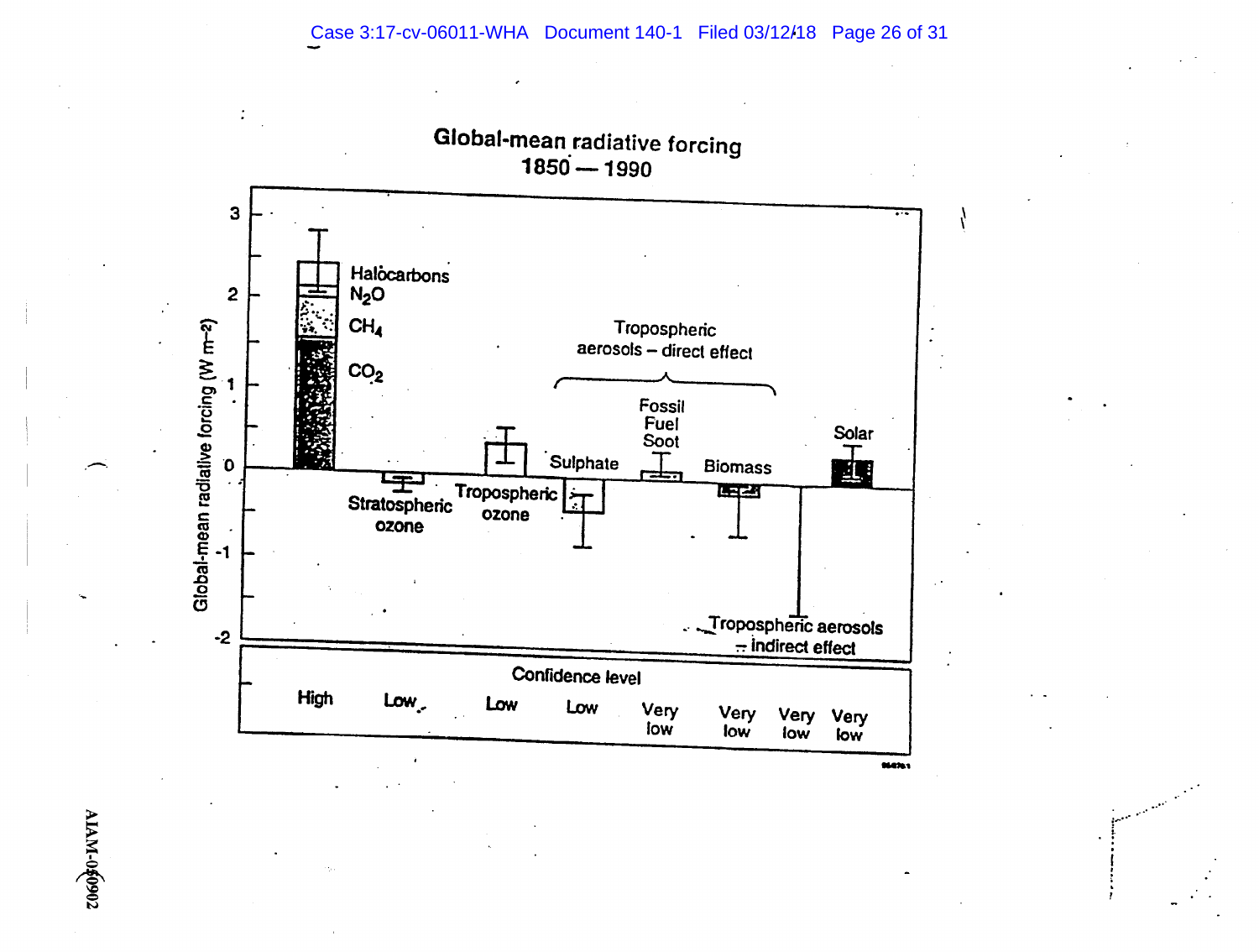|              | OTHER WORKING GROUP I ISSUES -- STABILIZATION ANALYSES                                                                                                                             |  |
|--------------|------------------------------------------------------------------------------------------------------------------------------------------------------------------------------------|--|
|              |                                                                                                                                                                                    |  |
| O.           | IF CO <sub>2</sub> MAINTAINED AT 1994 LEVELS, REACH ABOUT 500 PPM BY 2100 (VERSUS 280 PPM<br>IN 1750 AND 360 PPM NOW)                                                              |  |
| $\mathbf{O}$ | TO STABILIZE AT 450 PPM, NEED TO DROP TO 1990 LEVELS IN 40 YEARS AND<br>SUBSTANTIALLY LOWER AFTER THAT                                                                             |  |
| O.           | IPCC NOTES THAT THE INTEGRAL OF EMISSIONS IS KEY - THE EVENTUAL<br>CONCENTRATION IS GOVERNED MORE BY THE ACCUMULATED CO2 THAN BY THE WAY<br>THOSE EMISSIONS CHANGE OVER THE PERIOD |  |
|              |                                                                                                                                                                                    |  |
|              |                                                                                                                                                                                    |  |
|              |                                                                                                                                                                                    |  |
|              |                                                                                                                                                                                    |  |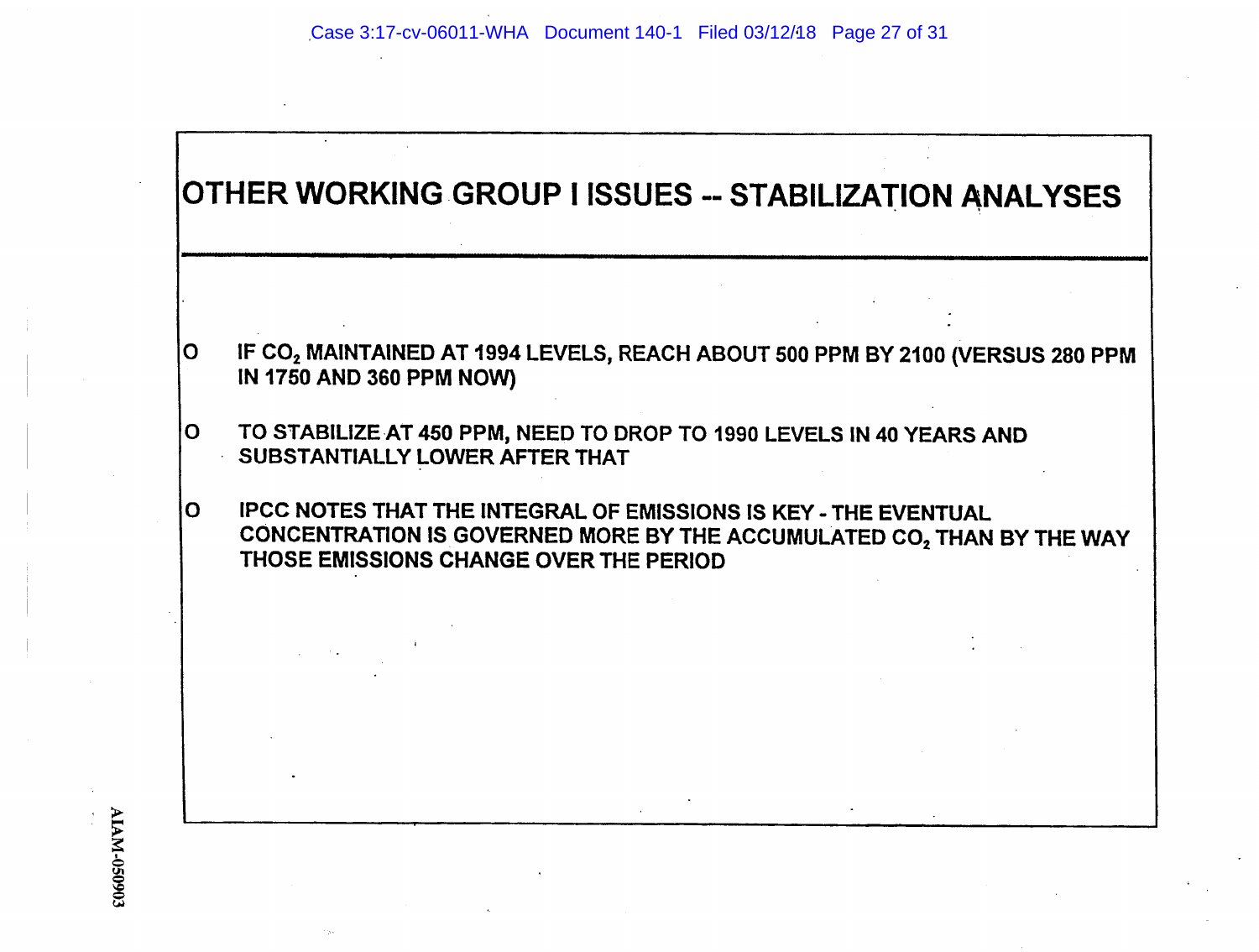$\sim 10^{-1}$ 

|                                                                                                                                                                                                       | <b>STABILIZATION ANALYSES</b>                                                                                                                                                                                                          |
|-------------------------------------------------------------------------------------------------------------------------------------------------------------------------------------------------------|----------------------------------------------------------------------------------------------------------------------------------------------------------------------------------------------------------------------------------------|
| TOM WIGLEY (NCAR), RICH RICHELS (EPRI) AND JAE EDMONDS (BATTELLE) ARTICLE IN<br><u>NATURE</u> ENTITLED "ECONOMIC AND ENVIRONMENTAL CHOICES IN THE STABILIZATION OF<br>ATMOSPHERIC CO2 CONCENTRATIONS" |                                                                                                                                                                                                                                        |
| $\overline{O}$                                                                                                                                                                                        | MANY DIFFERENT PATHWAYS FOR REDUCING EMISSIONS                                                                                                                                                                                         |
| $\mathbf O$                                                                                                                                                                                           | IF ALLOWED TO EMIT "X" TONS, BEST ECONOMICALLY TO EMIT AT A HIGHER LEVEL<br>EARLIER FOR SEVERAL REASONS, INCLUDING:                                                                                                                    |
|                                                                                                                                                                                                       | STOCK FOR ENERGY PRODUCTION AND USE IS TYPICALLY LONG-LIVED AND<br>MAKING UNANTICIPATED CHANGES IS VERY COSTLY<br>IMPROVEMENTS IN THE EFFICIENCY OF ENERGY SUPPLY, TRANSFORMATION AND<br>END-USE WILL RESULT IN LESS COSTLY REDUCTIONS |
| <b>O</b>                                                                                                                                                                                              | NOT "DO NOTHING" OR "WAIT AND SEE" -- REQUIRES SUBSTANTIAL RD&D                                                                                                                                                                        |
| $\mathbf{O}$                                                                                                                                                                                          | MINOR ENVIRONMENTAL IMPACT -- 0.2 DEGREE C GLOBAL MEAN TEMPERATURE<br>INCREASE AND 4 CM SEA LEVEL RISE                                                                                                                                 |
| $\mathbf{O}$                                                                                                                                                                                          | DOE/EPRI WORK INDICATES UP TO 80% COST REDUCTION BY THE COMBINATION OF<br>ALLOWING EMISSION REDUCTIONS ON A PACE WITH NORMAL INVESTMENTS TO<br>REPLACE INFRASTRUCTURE AND EQUIPMENT, PLUS JOINT IMPLEMENTATION                         |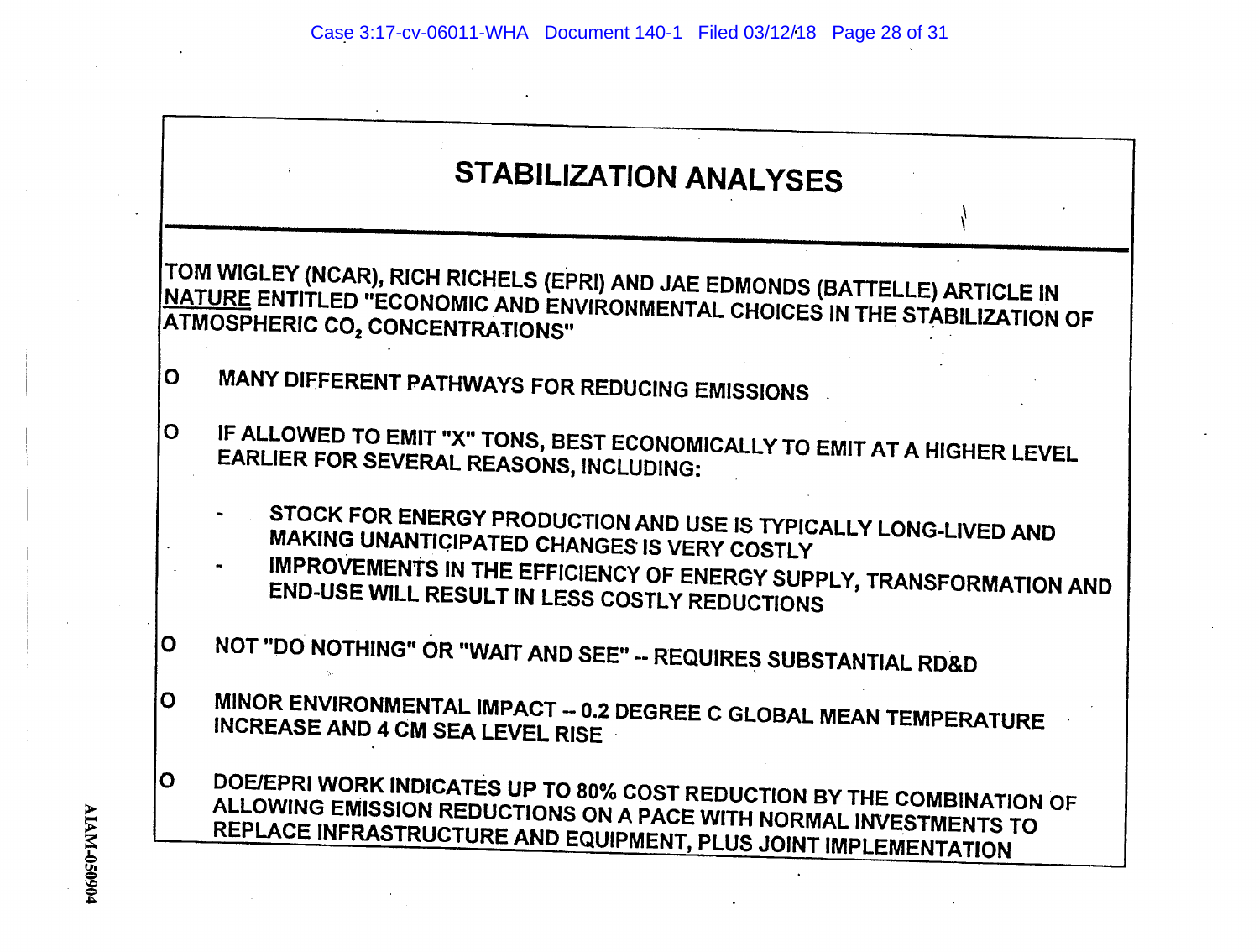

**AIAM-050905**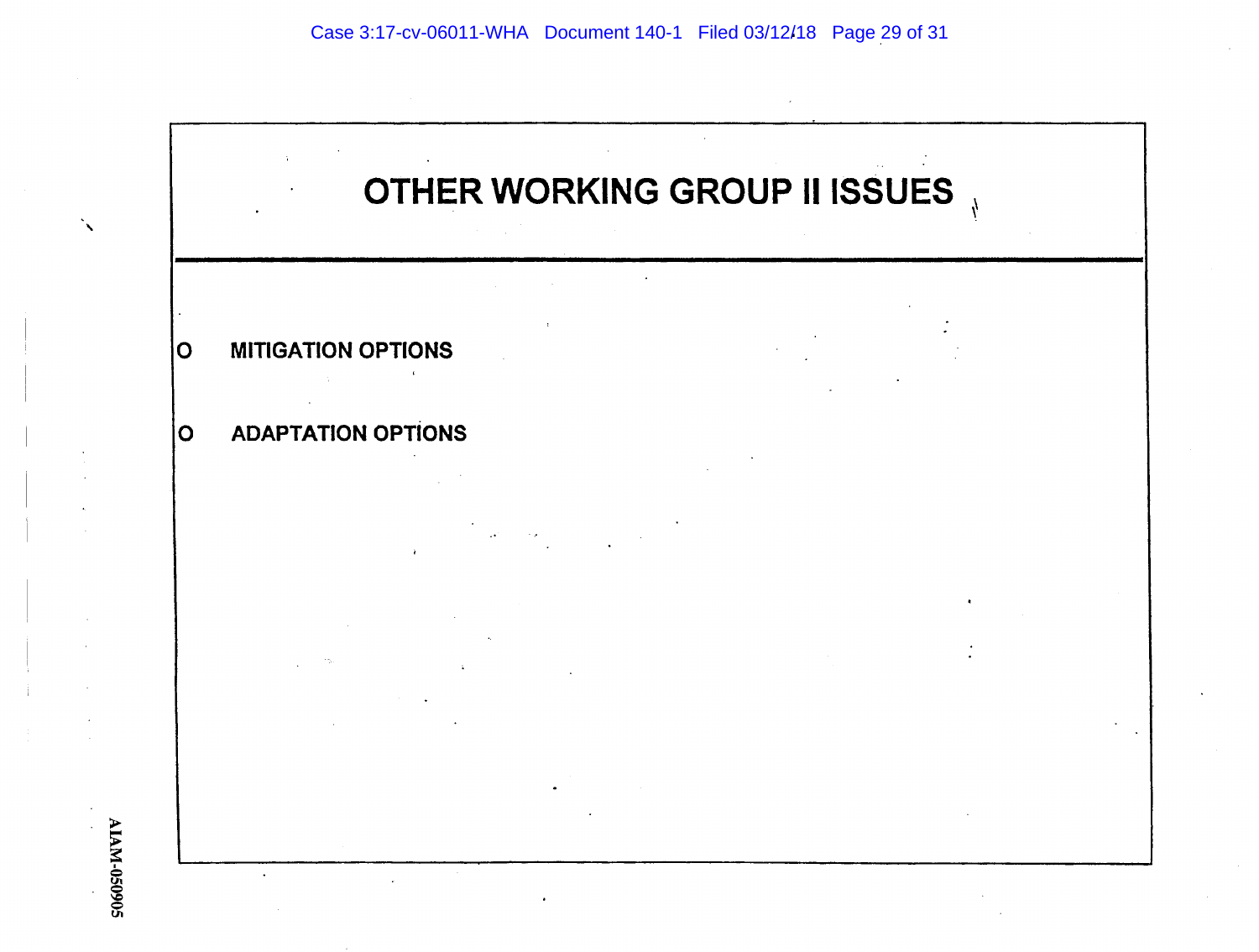